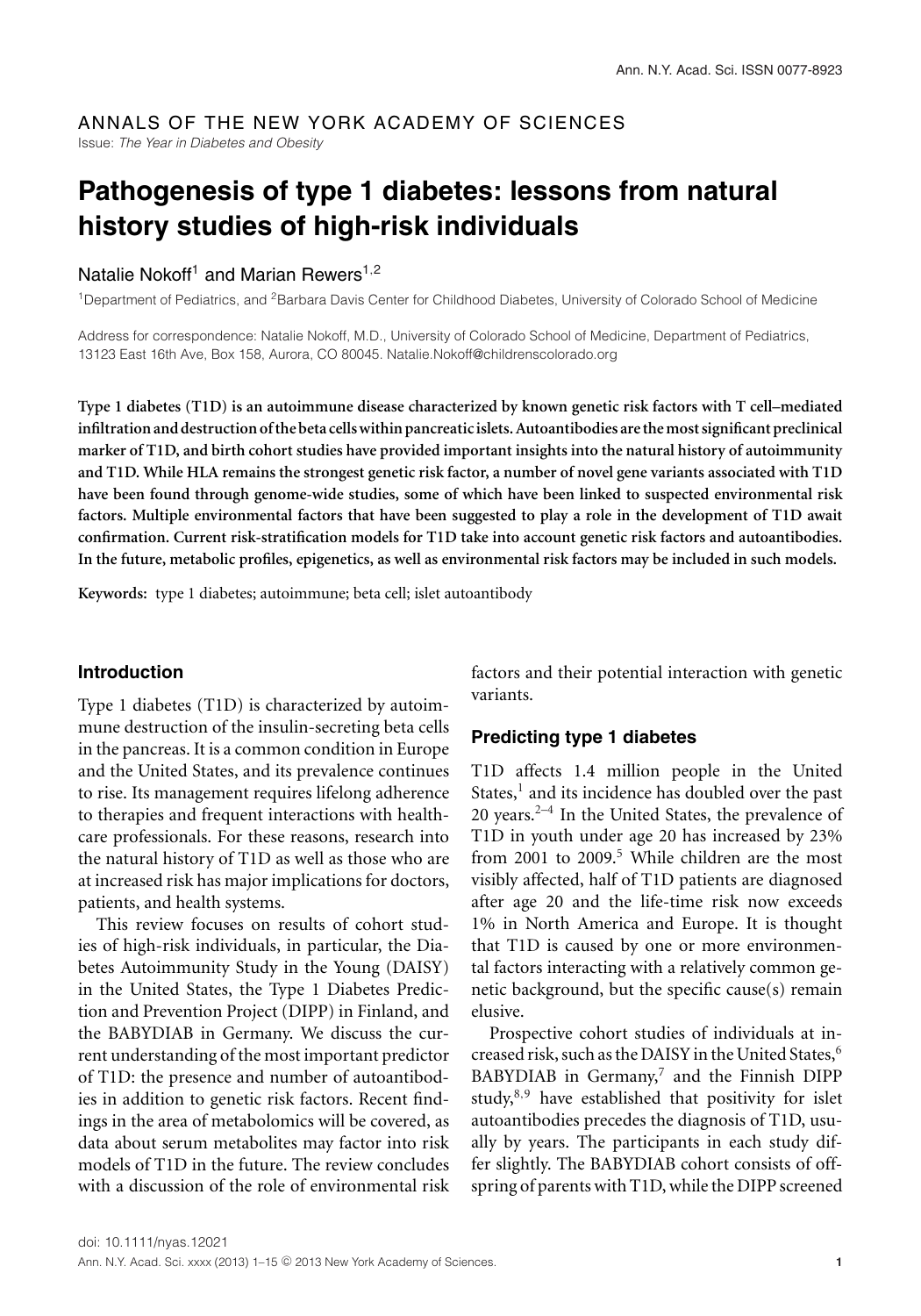infants in the general population, including firstdegree relatives, for HLA types and stratified based on HLA risk. The DAISY cohort consists of two groups: first-degree relatives of individuals with T1D and individuals from the general population who had HLA typing of cord blood and, like the DIPP study were stratified based on HLA risk. Identification of the environmental causes of T1D requires prospective assessment of multiple exposures before and after the development of islet autoimmunity. A person with persistent islet autoimmunity may benefit from interventions to prevent diabetes and, even in absence of prevention, avoid life-threatening diabetic ketoacidosis at diagnosis. Those who do not progress to diabetes, despite longterm persistent islet autoimmunity, may help us to understand mechanisms of autoimmunity, tolerance and regeneration. T1D shares genetic determinants with common autoimmune diseases like celiac disease and autoimmune thyroid disease, as well as the less frequent rheumatoid arthritis and Addison disease. At the age of 18 years, one or more of these conditions affect at least 3% of the general population. Despite benefits of early diagnosis, $10$  there are currently no universal screening programs and the resultant delay in diagnosis leads to significant morbidity and cost. Progress in multiplexing immune assays and genotyping has set the stage for an integrated approach to screening and early treatment.

T1D is characterized by destruction of the pancreatic beta cells by T cells. Islet autoantibodies are not thought to cause direct damage to the beta cells, and in mouse models anti-islet antibodies alone do not precipitate diabetes.<sup>11</sup> However, in mouse models, autoantibodies have been shown to enhance accumulation of islet-reactive CD4<sup>+</sup> T cells and promote diabetes among mice who already have an increased frequency of islet-reactive  $CD4^+$  T cells.<sup>11</sup> Yet, the detection of islet autoantibodies in serum is currently the most reliable diagnostic test for type 1a (autoimmune) diabetes in subjects with hyperglycemia. Islet autoantibodies are also useful preclinical markers for risk of developing T1D. The autoantibodies that help to define pre-T1D and T1D include: insulin autoantibody  $(IAA)$ ,<sup>12</sup> glutamic acid decarboxylase antibody  $(GADA)$ ,<sup>13</sup> insulinoma-associated protein 2 autoantibody  $(IA-2A)$ ,<sup>14</sup> and zinc transporter 8 antibody  $(ZnT8A).$ <sup>15</sup> Testing for at least two of these autoantibodies at diagnosis is now considered standard of care in T1D. ZnT8A, GADA, IA-2A or IAA are present at onset of T1D in more than 90% of subjects,<sup>15</sup> although the rates vary by ethnicity and age. In the U.S. SEARCH for Diabetes in Youth study, 52% of newly diagnosed children were positive for GADA, 60% were positive for IA–2A, and 38% were positive for both.16 In contrast, the Childhood Diabetes in Finland Study Group found that 91% of children with newly diagnosed T1D were positive for at least two autoantibodies, and 71% for three or more. IA-2A was detected in 86% of cases.<sup>17</sup> Among the general population, all subjects positive for both GADA and IA–2A (mean age 11.8 years) developed T1D over the next 21 years.<sup>18</sup> ZnT8A are present in 60–80% of new-onset T1D patients, and in 25% of those who are negative for GADA, IA2A, IAA, and islet cell autoantibodies (ICA).<sup>15</sup> ZnT8A tend to emerge later than GADA and IAA in prediabetes.<sup>15</sup> Among Japanese patients with new onset T1D, ZnT8A were detected in 58% of patients with acute-onset T1D, 20% with slow onset and in none with fulminant T1D.<sup>19</sup>

Prospective cohort studies, such as those summarized in Table 1 have made major contributions to the understanding of the natural history of islet autoimmunity and the etiology of T1D. For instance, DAISY has made the leap from studying the pathogenesis of T1D in relatives of affected patients to large-scale general population newborn screening and follow-up of high-risk children without an affected relative, since fewer than 10% of T1D patients belong to this category.<sup>20</sup> Among children with identical *HLA-DR,DQ* genotypes, the incidence of islet autoimmunity is dramatically higher in children with a first-degree relative with T1D, compared to the general population, pointing to the importance of environmental factors and/or non-HLA class II genes.

DAISY reported the first ever population-based estimates of the incidence of islet autoimmunity among children in the in general population.<sup>6</sup> While islet autoantibodies were found in 3.7% of cord blood samples, they appeared to be maternal of origin and were not predictive of subsequent development of islet autoimmunity.<sup>21</sup> Islet autoantibodies are thought to cross the placenta and there is a correlation between the presence of autoantibodies in the cord blood of neonates born to mothers with T1D and the levels of autoantibodies in the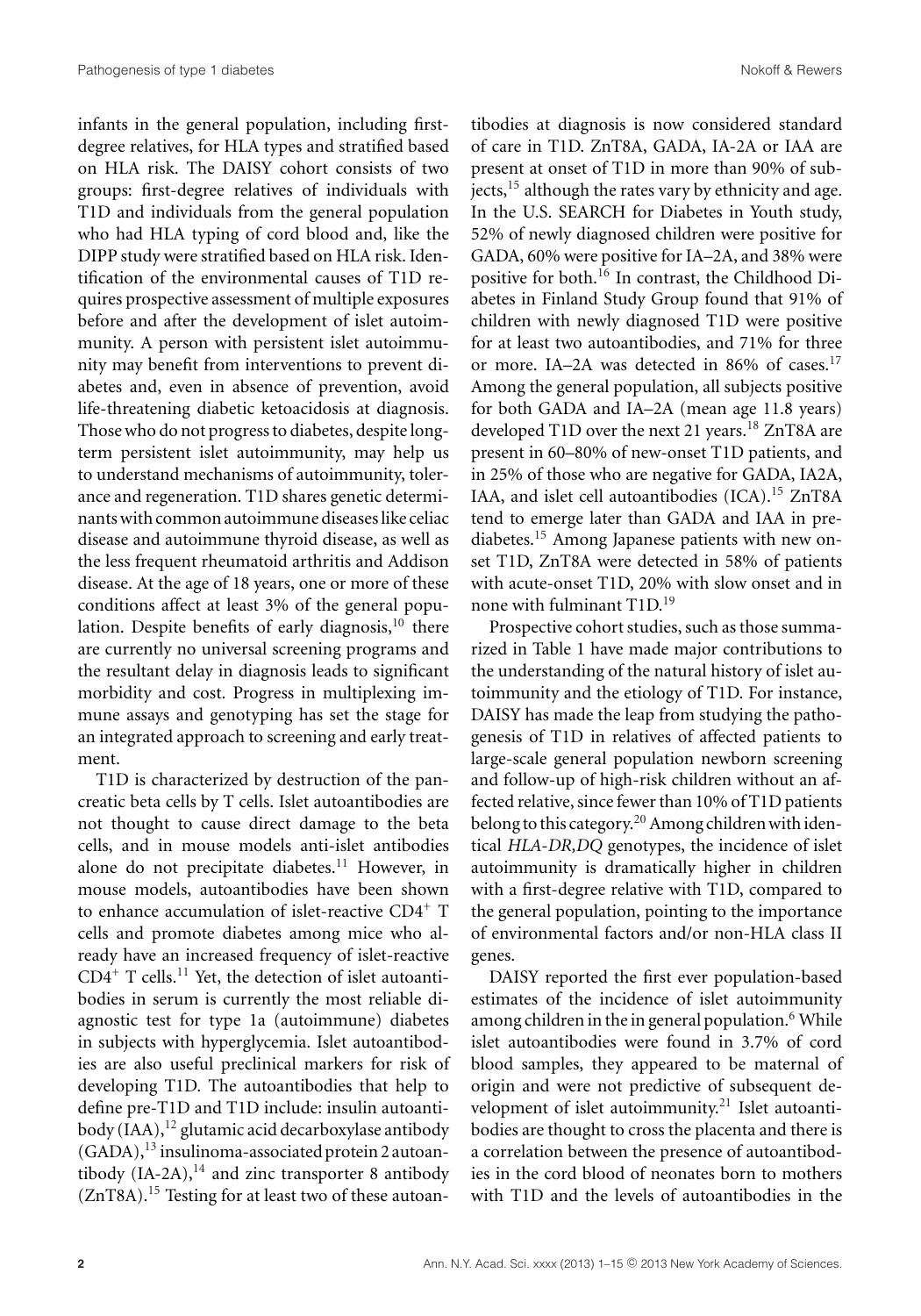| Year started                 | <b>BABYDIAB</b><br>Germany<br>1989 | <b>DAISY</b><br>Colorado<br>1993 | <b>DIPP</b><br>Finland<br>1994 | <b>TEDDY</b><br>Four countries<br>2004 |  |
|------------------------------|------------------------------------|----------------------------------|--------------------------------|----------------------------------------|--|
| First-degree relatives $(n)$ | 1650 offspring                     | 1,120 offspring siblings         | 8,150                          | 923                                    |  |
| General population $(n)$     |                                    | 1,422                            |                                | 7,754                                  |  |
| Persistent islet Ab+ $(n)$   | 149                                | 183                              | 537                            | 450 <sup>a</sup>                       |  |
| Diabetes $(n)$               | 47                                 | 71                               | 320                            | $126^{b}$                              |  |

| Table 1. Prospective cohort studies of T1D natural history |  |  |  |
|------------------------------------------------------------|--|--|--|
|------------------------------------------------------------|--|--|--|

*<sup>a</sup>*As of October 2012, 800 cases expected by 15 years of follow-up.

<sup>*b*</sup>As of October 2012, 400 cases expected by 15 years of follow-up.

NOTE: The BABYDIAB consists of offspring of parents with T1D; DAISY has two groups: first-degree relatives of T1D and high-risk individuals from the general population; DIPP screened infants in the general population, including first-degree relatives, for HLA types; finally, the TEDDY cohort consists of newborns with a first-degree relative with T1D as well as those from the general population enrolled from six clinical centers in four countries (personal communication from Ziegler, Simell, and Rewers, October 2011).

maternal circulation.<sup>22,23</sup> The maternal antibodies present in the neonate typically become undetectable within the first year of life. $24,25$  Yet, maternal islet autoantibodies may have a protective effect. In the German BABYDIAB cohort, offspring born to mothers with T1D who were positive for GADA or IA-2A at birth (measured in cord blood) were at lower risk of multiple autoantibody positivity at five years and T1D at eight years than offspring who were autoantibody negative.<sup>26</sup> This is further supported by studies that have shown that the offspring of mothers compared to fathers with T1D have a decreased risk of developing islet autoimmunity and T1D.<sup>27-30</sup> Therefore, in contrast to mouse models in which offspring are protected from diabetes via removal of maternally transmitted immunoglobulin, $31$  at least one study in humans suggests that exposure to GADA and IA-2A *in utero* may be protective against development of islet autoimmunity and T1D. It is important to note that the protective effect of maternal GADA and IA-2A was most pronounced in children without the high-risk HLA genotype and results were not significant in children with the high-risk genotype. $26$ Therefore, genetic and possibly epigenetic factors are likely to play a role.

In the 1990s, it was shown that the number of autoantibodies present is important for predicting risk of T1D among first-degree relatives of those with T1D.<sup>32,33</sup> DAISY demonstrated that over 70% of children expressing multiple islet autoantibodies progress to T1D in 10 years compared to 15% of those with one autoantibody. Once islet autoimmunity spreads to more than one autoantigen, the progression to T1D is only a matter of time and the rate of progression is linear and hardly influenced by the *HLA-DR,DQ* genotype or family history of T1D. Furthermore, the age of appearance of the first autoantibody and the levels of IAAs (but not GAD65 or IA-2) are major determinants of the age of onset of diabetes.<sup>34</sup>

The DIPP study in Finland has followed highrisk children based on HLA since 1994. At a mean follow-up of 7.7 years, approximately 20% of subjects had converted to autoantibody positivity, and about 15% of those for multiple autoantibodies.<sup>35</sup> The peak incidence of seroconversion occurred in the second year of life for IAA, GADA and IA-2A, with positivity for IAA occurring first, early in the second year of life; IA–2A was never the first to appear.<sup>35</sup> Children very rapidly progressed from single to multiple autoantibody positivity, while the median time from seroconversion to clinical T1D was 2.47 years (95% CI 0.18–7.13 years).<sup>35</sup> Similarly, in the German BABYDIAB birth cohort of children with a parent with T1D, seroconversion was greatest at age nine months to two years and IAAs tend to occur first.36 These findings were confirmed in the BABYDIET cohort of children with both the highrisk HLA genotype and a first-degree relative with T1D.<sup>36</sup>

Normal but increasing HbA1c levels for up to two years before diagnosis foreshadows progression to  $T1D^{37}$ —an important observation for potential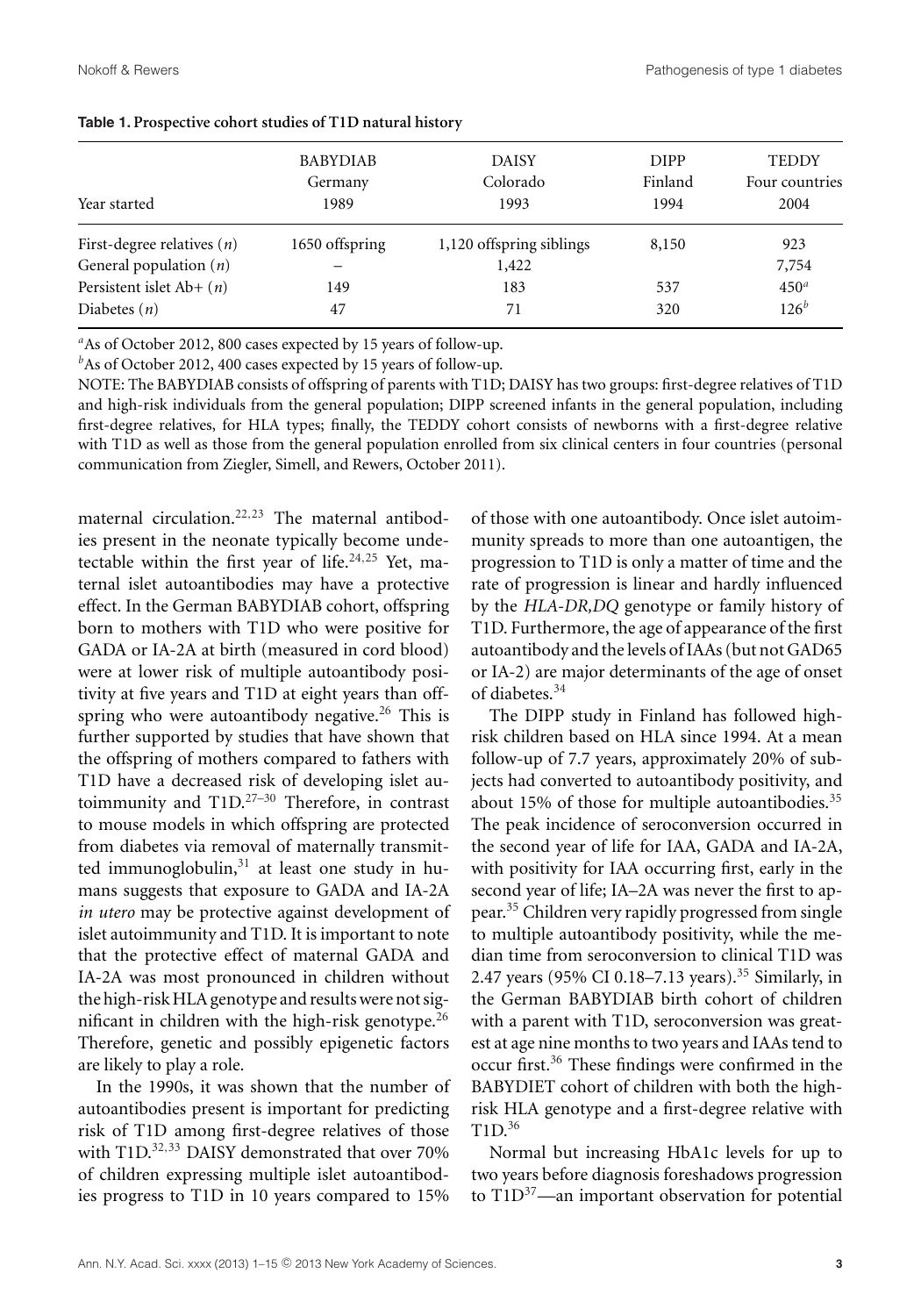

**Figure 1. Cumulative incidence of persistent islet autoimmunity in siblings or offspring of a person with T1D. The above figure represents the cumulative incidence of persistent islet autoimmunity among siblings (sib) or offspring (off) of individuals with T1D in the DAISY cohort. The high-risk group consists of those with the genotype** *HLA-DR3/4,DQB1***<sup>∗</sup>** *0302***, the moderate-risk with** *HLA-DR3/3 or DR4/4,DQB1***<sup>∗</sup>** *0302 or DR1,DQB1***<sup>∗</sup>** *0101/4,DQB1***<sup>∗</sup>** *0302, or DR8, DQB1***<sup>∗</sup>** *0402/4, DQB1***<sup>∗</sup>** *0302, DR4,DQB1***<sup>∗</sup>** *302/DR9,DQB1***<sup>∗</sup>** *303* **genotypes, and the low-risk with all other genotypes. Below the figure is the number of subjects in each group at each age.**

change in diabetes diagnostic criteria that is now being confirmed using pooled data from TEDDY, TRIGR, and TrialNet. Children followed by DAISY to T1D have avoided DKA and hospitalization at diagnosis, had higher C-peptide levels and lower blood glucose, as well as lower HbA1c and insulin dose during the initial year postdiagnosis than community controls, likely due to earlier diagnosis.<sup>10</sup> In a retrospective analysis of data from the Diabetes Control and Complications Trial (DCCT), higher baseline C-peptide levels were associated with lower rates of microvascular complications (retinopathy and albuminuria), regardless of whether they were (at the time) receiving intensive or standard treatment.<sup>38</sup> It is unclear whether earlier diagnosis (and thus higher C-peptide levels) or a slower rate of beta cell destruction via unknown factors results in lower rates of microvascular complications.

The incidence of islet autoimmunity is much higher in relatives of T1D patients, particularly in siblings (39%, by the age 12) and offspring (29%) with the *HLA-DR3/4,DQB1*∗*0302* genotype that is represented as the "high-risk" group in Figure 1 (unpublished data, from DAISY). These groups are optimal for potential primary prevention trials. In Cox proportional hazards analyses, children with the high-risk *HLA-DR3/4,DQB1*∗0302 genotype and a diabetic relative had a hazard ratio (HR) for islet autoimmunity of 3.8 (2.2–6.3) compared to those without a relative. Importantly, the HR estimate five years ago among those with the high-risk genotype was 10 (3.6–28), showing that, with extended follow-up of the cohort, high-risk general population children "catch up" in risk to first-degree relatives. The HR was higher in siblings (5-fold) than in offspring (2.7-fold). In contrast, among children with other HLA genotypes, having a diabetic relative increased the risk only 1.6-fold (1.1–2.3). Ethnicity and gender were not predictive when family history and HLA were taken into consideration.

#### **Detection of metabolic changes in T1D**

Changes in lipid and amino acid profiles of blood samples collected prospectively from birth have been linked to the expression of islet autoantibodies and T1D.<sup>39,40</sup> Metabolomics is the study of metabolites through unbiased detection and quantification of all small molecules present in a biological sample (e.g., cells, tissues, serum) and offers an additional perspective on the natural history of T1D. Recent technological advances, including ultraperformance liquid chromatography as well as mass spectrometry, have made the study of metabolomics more feasible.<sup>41</sup> There are fewer human endogenous metabolites (several thousand<sup>42</sup>) than expressed gene variants of the  $\sim$ 3 × 10<sup>4</sup> human genes and proteins  $(5 \times 10^5 - 10^6 \text{ variants}).$ 

In the Finnish DIPP cohort of genetically susceptible neonates, metabolite profiles of 56 children who had progressed to T1D were compared to 73 nondiabetic permanently autoantibodynegative controls at different time points. Compared to controls, those who went on to develop T1D had reduced levels of succinic acid and phosphatidylcholine at birth, reduced triglycerides and antioxidant ether phospholipids throughout the follow-up period, and increased levels of proinflammatory lysophosphatidylcholines prior to seroconversion. Furthermore, those who had progressed to T1D had lower levels of ketoleucine and elevated glutamic acid before the appearance of IAA and GADA.<sup>39</sup> The elevated levels of lysophosphatidylcholines are thought to be a marker for increased oxidative stress before the appearance of islet autoantibodies.<sup>43</sup> Phosphatidylcholine is an important source of choline in the body and in mice it functions as an epigenetic regulator $44$  and its metabolism depends on the composition of intestinal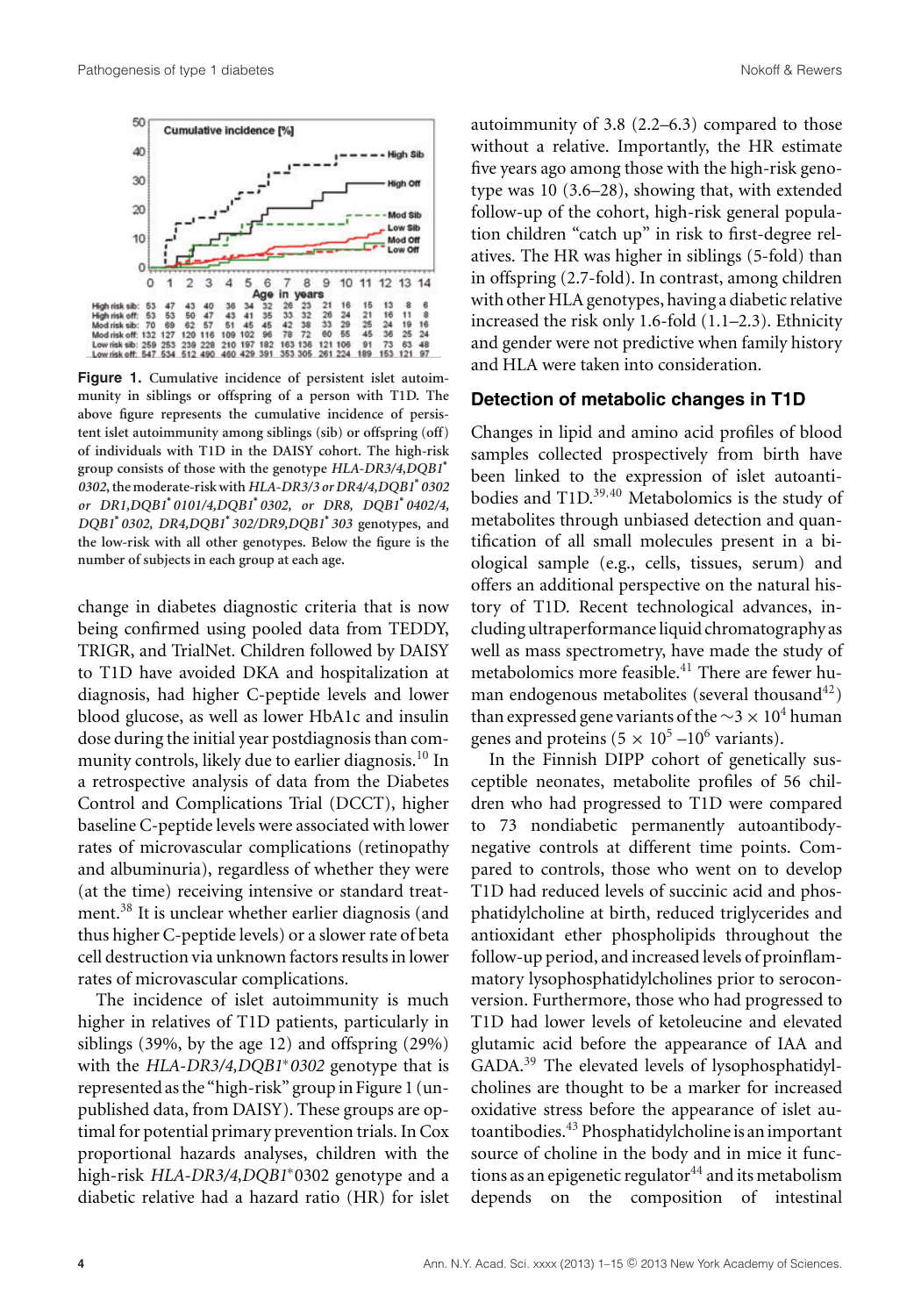Nokoff & Rewers Pathogenesis of type 1 diabetes

microbiota.45 Studies in mouse models suggest that the intestinal microbiota interactions with the innate immune system to modify T1D progression.<sup>46</sup> Further studies in humans are needed to determine the significance of these findings.

In the German BABYDIAB cohort of children of parents with T1D, the metabolite profiles of 13 children who developed autoantibodies by age two were compared with 22 children who seroconverted after age eight and to autoantibody-negative children (matched for age, date of birth, and HLA genotype). Autoantibody-positive children had elevated odd-chain triglycerides and polyunsaturated fatty acid-containing phospholipids compared to autoantibody-negative children.<sup>40</sup> Odd-chain fatty acids come from the diet and are found in milk that has been linked to development of autoimmunity and T1D. Furthermore, children with early seroconversion had substantially lower levels of methionine compared to those who developed autoantibodies later as well as those who remained negative for autoantibodies. The authors point out that methionine has important roles in protein synthesis, transmethylation reactions, catabolism of choline, and amino acid metabolism as well immune system functions and DNA methylation.<sup>47</sup> Contradictory to the DIPP metabolomics study that showed lower glutamine levels prior to seroconversion,<sup>39</sup> the BABYDIAB study showed elevated levels not only prior to seroconversion, but also in control children.<sup>40</sup>

There are important differences between the DIPP and BABYDIAB cohorts. The DIPP consists of subjects at increased genetic risk recruited from the general population, whereas BABYDIAB consists of offspring of parents with T1D. In the BABYDIAB study, metabolic data were only evaluated prior to autoantibody positivity, not before diagnosis of T1D as in DIPP. Additionally, the numbers of subjects tested were small in each study. Methionine levels were not tested in the DIPP study, although both methionine and choline are epigenetic regulators that may be important markers of epigenetic changes that could characterize progression to autoimmunity and T1D. The significant though sometimes disparate results in each study point to potential contributions of the host diet, microbiome or epigenetic changes, which may, in fact, differ between countries. These early studies illustrate that there may be early markers in the metabolome prior to seroconversion or development of T1D. As the authors point out, the specific metabolic markers may be clues to perturbations in glucose metabolism, amino acid metabolism, oxidative stress, DNA methylation, or T cell regulation. Furthermore, age, gender, diet, and the gut microbiome have all been shown to affect the metabolic phenotype $48-50$  and many of these factors have recently been reviewed.<sup>51</sup> It remains to be seen whether these results will be replicated in other prospective cohort studies.<sup>39,40</sup> Together with genetic risk and autoantibodies, metabolomics data may, in the future, be used in T1D risk stratification.

#### **Genetics**

## HLA

The human leukocyte antigen (HLA) locus is located on chromosome 6p. The class I genes include *HLA-A*, *HLA-B*, *HLA-C*, and class II genes *HLA-DP*, *HLA-DQ* and *HLA-DR*. Eight of these genes are highly polymorphic and play a role in immune responses: *HLA-DPA1*, *HLA-DPB1*, *HLA-DQA1*, *HLA-DQB1*, *HLA-DRB1* on the class II loci; and, *HLA-A*, *HLA-B* and *HLA-C* on class I loci. The high-risk HLA class II genes represent the strongest genetic association with T1D, and individuals with the *HLA-DR3-DQ2/DR4-DQ8* genotype are at approximately 20-fold increased risk for T1D compared to the general population.<sup>52</sup> Furthermore, the high-risk HLA class II genotype accounts for about 30–50% of the genetic risk in T1D.<sup>52</sup> The high-risk genotype is present in 2.4% of all newborns.<sup>53</sup> By the age of 15, 5% of children with the high-risk genotype will develop islet autoimmunity and T1D, compared with only 0.3% in the general population. Furthermore, individuals with the high-risk HLA genotype (*DRB1*∗*03,*∗*04; DQB1*∗*0302*) and at least two family members with T1D have a 50% risk of developing T1D.<sup>54</sup> Among those with the *HLA-DR3/4-DQ8* or *DR4/DR4* genotypes, children with no first-degree relatives with T1D have only a 5% risk of developing islet autoimmunity, compared to a 20% risk if they have a first-degree relative with T1D.<sup>55</sup> Additional HLA class II genotypes confer moderately increased risk for T1D, while others are protective.<sup>56</sup>

Among HLA class I genes, one of the strongest associations with T1D has been reported for *B*∗*39*, 57 which is likely involved in antigen presentation to cytotoxic CD8<sup>+</sup> lymphocytes.<sup>58</sup> In the DIPP cohort, the *HLA-B*∗*39* allele was associated with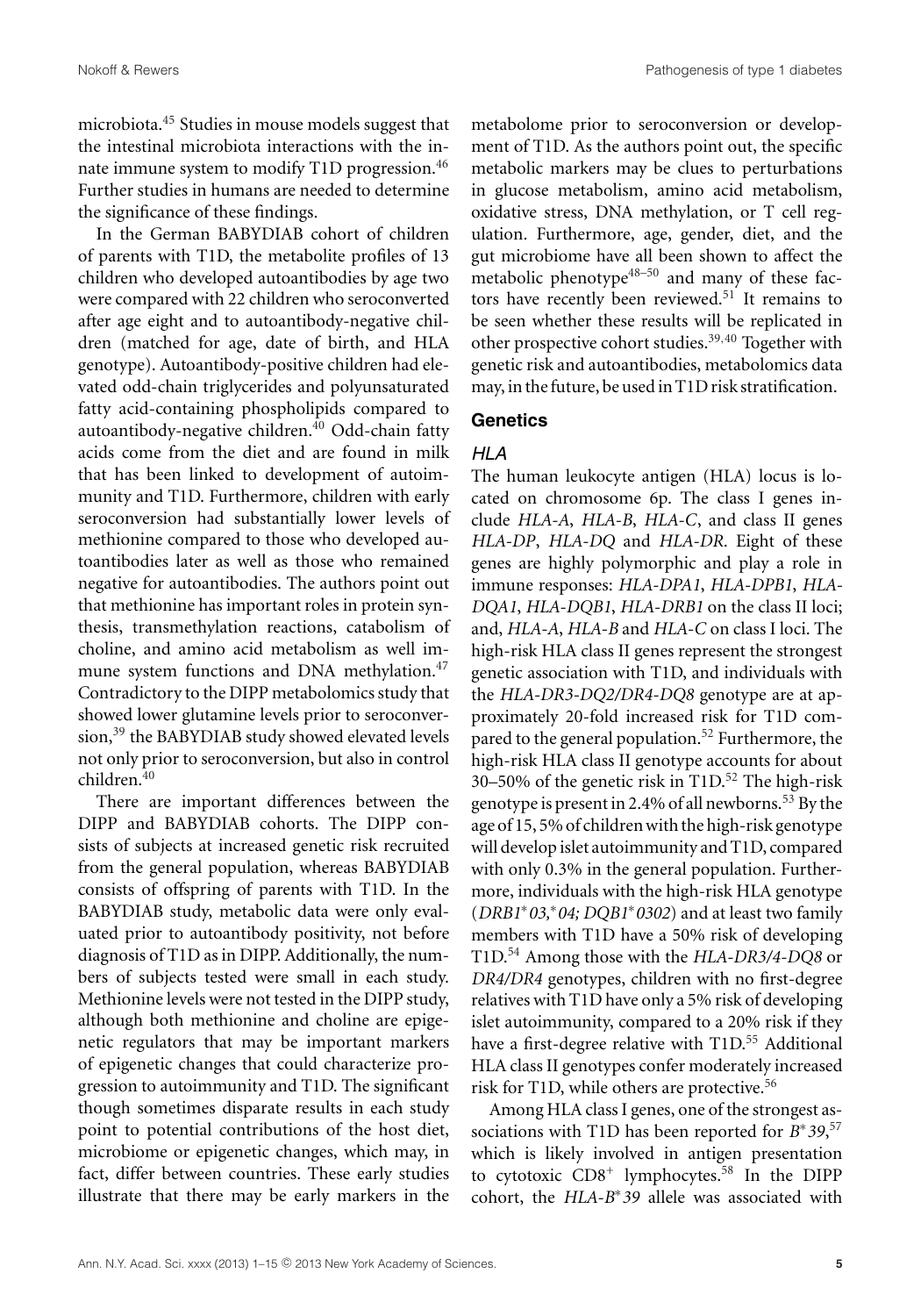progression to T1D among children with either one or two autoantibodies.<sup>59</sup> *HLA-A24* has been associated with more rapid islet destruction and progression to T1D.<sup>60</sup> On the other hand, the*A*∗*03* allele appears to protect against progression to T1D among children with the *HLA-DR3/DR4* genotype and the presence of one or two autoantibodies.<sup>59</sup> However, the class I alleles are not currently incorporated into risk models for T1D.

#### Non-HLA genes

Genome-wide association studies (GWAS) have identified over 40 non-HLA polymorphisms that are associated with T1D,<sup>61</sup> and a number of novel loci have been confirmed in prospective populationbased studies. However, jointly they confer only a small additional risk compared to the effect of *HLA-DR, DQ*. Rather than an exhaustive review of all non-HLA genes associated with T1D (which have been reviewed elsewhere<sup>62</sup>), we will focus on those that confer the greatest odds or have been linked to potential environmental risk factors.62

One approach to validating GWAS findings is the use of prospective cohort analysis. Recently, the association of 20 genes with development of islet autoimmunity and T1D was tested among non-Hispanic white subjects with the high-risk *HLA-DR, DQ* genotype in the DAISY cohort. Variants or polymorphisms in *UBASH3A* (a suppressor of T cell receptor signaling) and *PTPN22* predicted development of islet autoimmunity and T1D when controlling for family history and presence of the *HLA-DR3/4-DQB1*∗*0302* genotype. Polymorphisms in the *INS* gene predicted development of T1D.<sup>63</sup> Although the effect of each individual gene is small, the combination of family history of T1D, the *HLA-DR3/4-DQB1*∗*0302* genotype, and the susceptibility variants of *PTPN22, UBASH2,* and *INS* increased the risk of islet autoimmunity 16-fold and that of T1D 40-fold.<sup>63</sup>

Similarly, in the DIPP cohort of children with the high-risk HLA genotype and at least one autoantibody, the presence of the *PTPN22* 1858T allele was strongly associated with progression to  $T1D$ .<sup>64</sup> However, the *INS*-23 HphI AA genotype was not associated with progression to T1D. The authors hypothesized that the high-risk *INS* genotype is likely involved in the induction and early phases of beta cell autoimmunity and the high-risk *PTPN22* in the later stages.<sup>64</sup>

Of the non-HLA genes, the protein tyrosine phosphatase nonreceptor type 22 (*PTPN22)* gene located on chromosome 1p13 has the strongest association with T1D.<sup>65</sup> *PTPN22* codes for a lymphoid-specific phosphatase that is expressed in lymphocytes and is an inhibitor of T cell activation.<sup>65</sup> Substitution of arginine for tryptophan at position 620 disrupts binding between PTPN22 and the intracellular kinase, Csk, altering responsiveness of T and B cells to receptor stimulation.<sup>66</sup> This leads to decreased inhibition of T cell activation, and promotes multiorgan autoimmunity. Among individuals with the highrisk HLA genotype for T1D, the *PTPN22* 1858T allele is independently associated with the development of persistent islet autoimmunity.<sup>67</sup> Compared to healthy controls, individuals with T1D are more likely to have either one or two copies of 1858T allele.<sup>66</sup> In a recent meta-analysis of *PTPN22*, the 1858T allele was significantly associated with T1D across different ethnic groups (odds ratio 1.9, 95% CI  $1.859-2.041$ .<sup>68</sup> *PTPN22* is also associated with rheumatoid arthritis, systemic lupus erythematosus, Graves' disease, and Crohn disease.<sup>66</sup>

Insulin has been shown to be an important, if not the most important, antigen in both humans and in mouse models of T1D. The insulin gene (*INS*) on chromosome 11 encodes for preproinsulin, which is converted to proinsulin, and finally to insulin after removal of the C-peptide. The *INS* gene is transcribed and translated in the thymus. Upstream of the *INS* promoter region lies the *IDDM2* locus, a polymorphism that consists of a variable number of tandem repeats (VNTR) of a consensus sequence at the  $5'$  coding region and is one of the strongest risk factors for T1D aside from HLA.<sup>69</sup> Alleles of proinsulin at this locus are classified by the number of repeats, with class I with the fewest repeats (26–63), class II with 63-140, and class III with  $141-209$ .<sup>70,71</sup> Individuals who are homozygous for the class I allele have lower levels of proinsulin gene expression in the thymus,<sup>72,73</sup> lower levels of IL-10 secretion,<sup>74</sup> and higher titers of antiinsulin antibodies.75 There are other known polymorphisms with tight linkage disequilibrium with the *INS-VNTR* alleles, including the -23HphI and +1140A/C that have been shown to be associated with T1D.76 The *INS* -23 HphI A allele corresponds to the *VNTR* class I and the -23 HphI T allele to the VNTR class III.<sup>77</sup> Homozygosity for the class I allele is associated with increased risk of T1D, while the class III allele is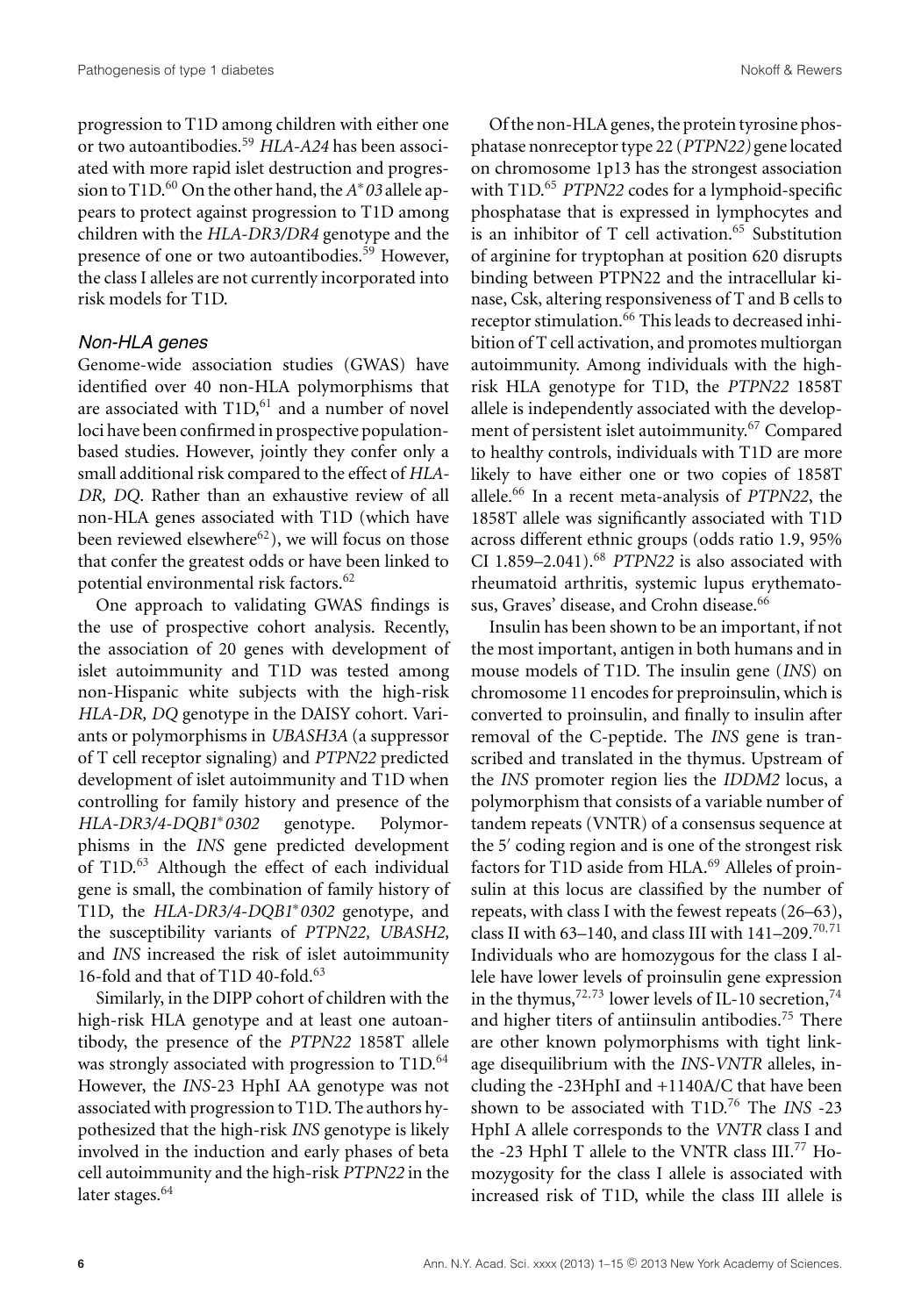protective against T1D.72,73,<sup>78</sup> There is no association between the VNTR genotype and the high risk HLA genotype.<sup>77,79</sup> It is thought that lower levels of proinsulin gene expression in the thymus associated with the class I allele may be one mechanism by which tolerance to beta cell autoantigens is lost, and insulin has been implicated as the main autoantigen in T1D.<sup>80</sup> Furthermore, an interaction between early exposure to cow's milk formula, the *PTPN22* 1858T and *INS* -23 Hph AA genotypes promoting the development of islet autoantibodies and T1D has been reported.<sup>81</sup>

The *IFIH1* (interferon induced with helicase C domain 1, also known as MDA5, or melanoma differentiation-associated gene 5) linkage disequilibrium block on chromosome 2q has also been found to be associated with T1D in GWAS and increased gene expression is associated with risk of T1D.<sup>82</sup> IFIH1 is a cytoplasmic helicase that plays a role in detection of intracellular viral dsRNA of picornaviruses, a family of viruses that includes enteroviruses.<sup>83</sup> Detection of intracellular viral RNA leads to IFIH1-activation of interferon pathways.<sup>84</sup> It is hypothesized that infection with enteroviruses results in *IFIH1* activation in the pancreatic beta cell, elevated levels of interferon and enhanced expression of surface MHC-I molecules, which bind to cytotoxic CD8+ T cells, and result in beta cell death.<sup>85</sup> Furthermore, *IFIH1* variants that result in reduced function of the IFIH1 protein are protective against  $T1D<sup>86</sup>$  The potential link between enterovirus and T1D has been studied extensively and the rate of progression from autoimmunity to T1D is significantly higher after enterovirus detection.<sup>87</sup>,<sup>88</sup>

A recent study used available GWAS data along with protein–protein interactions and identified 17 biological networks of relevance to T1D.<sup>61</sup> Three of the networks contained genes involved in cytokine regulation, and the expression of novel candidate genes were confirmed in insulin-secreting beta cells.<sup>61</sup> Such studies may prove to be important in the identification of novel therapies for T1D and translational research. Furthermore, a worldwide GWAS study showed that the quantity and diversity of pathogen exposure is a strong selective pressure in human evolution. Many of the genes shown to be under positive selection using this method are also known to be correlated with autoimmunity.<sup>89</sup> This suggests that the genes responsible for risk for autoimmunity may have been adaptive under other environmental circumstances.

Lastly, epigenetics is an emerging area of research in T1D and may help provide important clues regarding environmental risk factors. DNA methylation and histone posttranslational modification are the two main epigenetic modifications. In autoimmune diseases other than T1D, epigenetic changes in a variety of cell types have been more extensively studied.<sup>90</sup> Hypomethylation of DNA in target tissues of patients with rheumatoid arthritis, ulcerative colitis and psoriasis has been demonstrated,  $91-93$ as well as changes in methylation patterns of CD4<sup>+</sup> T cells and peripheral blood mononuclear cells in a variety of autoimmune diseases $93,94$  and histone acetylation in systemic lupus erythematosus.<sup>95</sup> In T1D, changes in the methylation patterns of the *INS* gene promoter and CD14<sup>+</sup> monocytes have been studied,<sup>96</sup>,<sup>97</sup> as well as histone posttranslational modifications.<sup>98</sup> One study mapped histone posttranslational modifications in 41 T1D susceptible regions in subjects with T1D versus normal controls. Compared to control subjects, those with T1D had variations in histone H3K9Ac at the promoter region of *HLA-DRB1* and *HLA-DQB1* genes in monocytes, which are known to be associated with T1D.<sup>98</sup>

Certain epigenetic studies compare those with T1D to healthy controls, whereas others examine monozygotic twins who are discordant for T1D to minimize genetic variation. A recent epigenomewide association study identified methylation variable positions associated with T1D among monozygotic twin pairs discordant for  $T1D^{97}$  However, they also showed that these same methylation variable positions are present among nontwin subjects with T1D both before and at disease diagnosis as well as in subjects with diabetes-associated autoantibodies who are disease-free at 12 years of follow-up. $97$  Therefore, it is unclear if significant epigenetic modifications are the cause or consequence of disease (or autoimmunity) and studies to establish the temporal origins of epigenetic changes may shed light on the timing of environmental risk factors. For example, if epigenetic variations are seen at birth, that would suggest that *in utero* factors are likely to play a role in the development of T1D; whereas, if epigenetic changes emerge later in life, this might point to different environmental risk factors. This will be important information to refine the search for environmental factors and their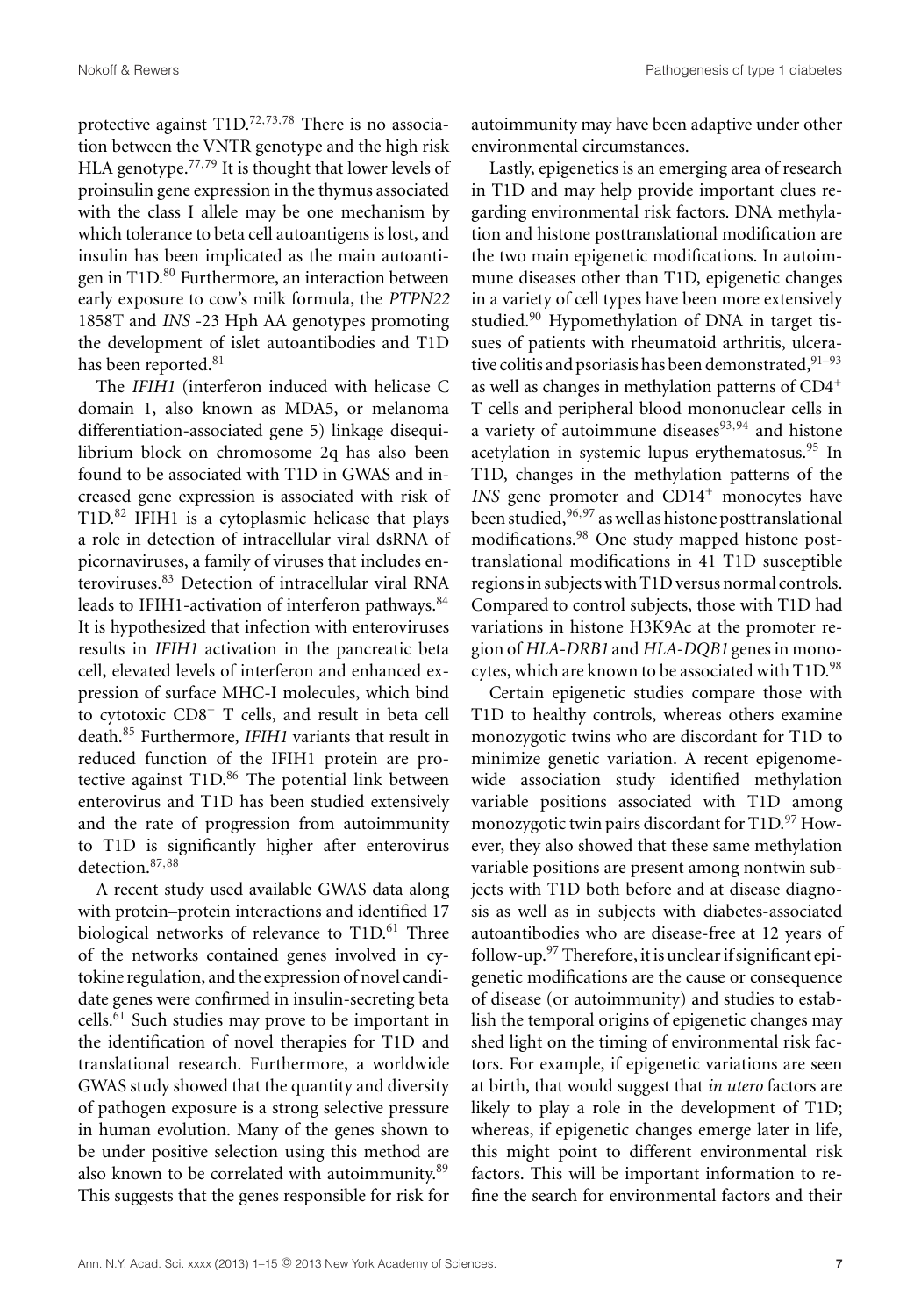association with emergence of autoimmunity and T1D in large prospective studies. Already, some studies are showing associations between genetic polymorphisms known to be associated with T1D and specific environmental risk factors.

#### **Environmental factors**

Rising incidence $99$  and outbreaks<sup>100</sup> and a seasonal pattern of incidence $101$  point to environmental factors that play a role in the pathogenesis of T1D. The overall concordance rate for T1D among monozygotic twins is only about  $10-40\%$ ,  $^{102,103}$  which shows that nongenetic factors contribute to the risk of T1D. However, T1D cohort studies have not followed twin subjects over their entire lifetime; therefore, the true concordance rate may be much higher. Even if concordance were 100%, the environment could influence timing of disease. Although, the younger the proband is diagnosed with T1D, the higher the concordance rate among monozygotic twins. If the proband is diagnosed under age five years, the concordance rate is  $65\%,^{103}$  whereas if the proband is diagnosed after age 24 years, the concordance rate is only 6%.<sup>104</sup> This not only highlights the important role of genetics in the development of T1D, but also environmental or other factors given concordance rates less than 100%, particularly with diagnosis at an older age.

Furthermore, the incidence of T1D is increasing in younger children and those with lower-risk HLA genotypes.105,<sup>106</sup> In Australia, the proportion of those with the *HLA DR3, 4* genotype decreased from 79% in 1950–1969 to only 28% in 2000–2005, while the proportion of those with intermediaterisk genotypes increased from 20% to 48% over that same time period.<sup>107</sup> Furthermore, the incidence of T1D among those with the highest risk-HLA genotype remained unchanged. It is likely that one or more environmental factors are contributing to the increasing incidence despite unchanged genetic risk. There are many potential candidates, including dietaryfactors (such as gluten and cow'smilk), obesity, viruses (particularly enterovirus), and the intestinal microbiota. We will briefly review a few key factors with a focus on pertinent results from birth cohort studies as well as factors that have been linked to genetic risk.

#### Dietary factors

Several large prospective studies have made important inroads into our understanding of the role of

infectious and dietary agents in triggering islet autoimmunity leading to  $\text{T1D.}^{34,53,108,109}$  A recent review of dietary factors showed that early introduction of cereals, lower intake of omega-3 fatty acids and lower maternal consumption of vegetables and potatoes are associated with increased risk of earlychildhood islet autoimmunity.<sup>110</sup> In the DAISY cohort, exposure to cereals before three months or after seven months of age was associated with increased risk of development of islet autoimmunity compared to those exposed between four to six months, although the association was stronger among children with the *HLA-DRB1*∗*03/04,DQB8* genotype, but did not differ based on family history of  $T1D$ <sup>111</sup> However, exposure to both gluten and nongluten cereals was associated with increased risk of islet autoimmunity. Likewise, in the BABYDIAB cohort, introduction of gluten before age three months was associated with increased risk of islet autoimmunity, but there was no association if gluten was introduced after six months of age.<sup>108</sup> However, this represented only 4 out of 17 children who had exposure to gluten-containing foods before age three months and all had the highrisk HLA genotype,*DRB1*∗*03/04,DQB1*∗*0302*. In the BABYDIET study, a primary prevention trial wherein children with a first-degree relative with T1D were randomized to either early or late (6 vs. 12 months) introduction of gluten-containing cereals, delayed exposure to gluten was not associated with a decrease in the risk of islet autoimmunity.<sup>112</sup> There is some evidence from the celiac literature that introduction of gluten while breast feeding reduces the risk of celiac disease.<sup>113,114</sup> It is unclear if this could also be the case for T1D, which shares some of the genetic risk with celiac disease.

The relationship between breastfeeding or intake of cow's milk and development of islet autoantibodies and T1D in genetically at-risk infants has been a subject of controversy.<sup>108,111,115</sup> The Trial to Reduce IDDM in the Genetically at Risk (TRIGR) study is a large, prospective, multicenter, double-blind placebo controlled trial in which infants with the high-risk HLA genotype and a first-degree relative with T1D were randomized to receive either a casein hydrosylate formula or a conventional cow's milk formula.116 Interim analyses have shown a significant decrease in the cumulative incidence of autoantibodies among infants who received hydrolyzed formula.117,<sup>118</sup> In the Finnish Dietary Intervention Trial for the Prevention of Type 1 Diabetes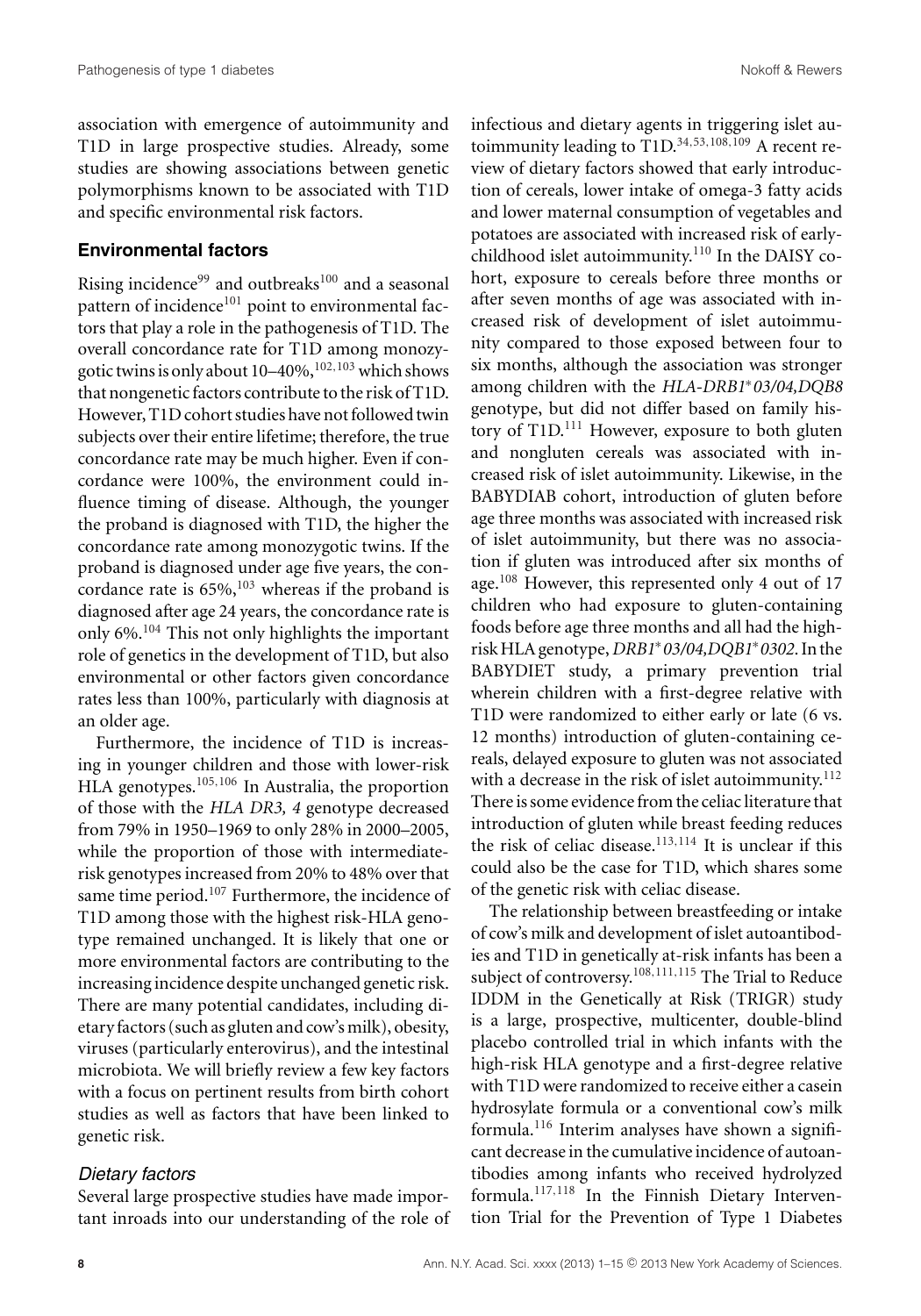(FINDIA), 1,113 infants were randomized to receive either standard cow's milk formula, a wheybased hydrolyzed formula or a whey-based formula free of bovine insulin during the first six months of life (when breast milk was not available).<sup>119</sup> Infants who received formula free of bovine insulin were significantly less likely to have autoantibodies at age three years than those who received regular cow's milk. Prior studies have shown that infants exposed to cow's milk formula before age three months had higher IgG-antibodies that bound to bovine insulin than those who were exclusively breast fed.<sup>120</sup> Human insulin and bovine insulin differ by only three amino acids (two in the Achain and one in the B-chain) $121,122$  and antibodies that bind to bovine insulin can crossreact with human insulin.<sup>120</sup> In the DIPP study, the effect of polymorphisms that have been shown to be associated with T1D (including *INS* -23A/T, *PTPN22* 1858C/T and *CTLA-4* +49A/G) on the emergence of islet autoimmunity was studied in children who were either exposed to cow's milk based formula before or after age six months.<sup>81</sup> Both the *PTPN22* and *INS* polymorphisms were associated with appearance of T1D-associated autoantibodies (ICA, IAA, GADA, IA-2A) in children exposed to cow's milk formula before age six months. These findings may help explain prior contradictory findings as genetic risk coupled with timing of certain dietary exposures seems to affect development of autoantibodies. The authors hypothesize that the *INS* gene polymorphism associated with cow's milk exposure is due to early bovine insulin exposure and impaired down-regulation of insulin-specific immunity.<sup>81</sup> The *PTPN22* 1858T polymorphism affected the levels of antibodies bound to dietary insulin when bovine insulin was introduced early in life and is also thought to interact with mechanisms of tolerance in the gut. It hypothesized that there is an interaction between the intestinal microbiome, gut permeability and the development of mucosal immunity<sup>123</sup> and has recently been reviewed.<sup>51</sup>

#### Accelerator hypothesis

The accelerator hypothesis proposes that the rise in T1D (as well as type 2 diabetes) is related to increasing rates of childhood obesity and insulin resistance.<sup>124</sup> There have been many studies of growth in infancy and childhood in individuals with T1D as well as in relatives at increased genetic risk. In the Australian Baby Diab study weight and body mass index (BMI) *z*-scores were found to predict development of islet autoimmunity.<sup>125</sup> In the Melbourne Prediabetes Family Study, the number of islet autoantibodies, age and first-phase insulin response (FPIR, a measure of insulin secretion) predicted progression to T1D.<sup>126</sup> The Diabetes Prevention Trial-Type 1 (DPT-1) found that among antibody-positive first-degree relatives of individuals with T1D, insulin resistance as measured by the homeostasis model of assessment–insulin resistance (HOMA-IR) predicted progression to  $T1D$ <sup>127</sup> Similarly, in the DiMe study in Finland, FPIR and HOMA-IR to FPIR ratio predicted progression to T1D among autoantibody-positive subjects.<sup>128</sup> In the European Nicotinamide Diabetes Intervention Trial (ENDIT) trial, FPIR, number of antibodies in addition to islet-cell antibodies and 120 minute oral glucose tolerance test predicted risk of progression to T1D among first-degree relatives of individuals with T1D. Insulin resistance, as measured by HOMA-IR predicted acceleration to T1D only among those with low insulin secretion  $(FPIR).<sup>129</sup>$ In the DAISY study, greater height growth velocity (but not weight or BMI growth velocity) predicted development of islet autoantibodies (hazard ratio 1.6, 95% CI 1.3–2.1) and T1D (hazard ratio 3.3, 95% CI 1.7–6.4) for a one standard deviation difference in velocity.<sup>130</sup> However, in the BABYDIAB cohort, islet autoantibody-positive children were neither insulin resistant nor had an increased BMI.<sup>131</sup> Results have been inconsistent between studies and further prospective studies are needed (see Table 2).

A large multicenter consortium, the Environmental Determinants of Diabetes in the Young (TEDDY) is under way to identify environmental factors predisposing to, or protective against, islet autoimmunity and  $T1D<sup>109</sup>$  The consortium has screened 424,788 newborns for high-risk *HLA-DR* and -*DQ* genotypes in Finland, Sweden, Germany, and the United States. Of those, 8,677 were enrolled into a long-term follow-up for development of islet autoantibodies and T1D. Participating children completed the initial study visit by four months of age. They are now being followed for development of the study endpoints with a meticulous assessment of environmental exposures and a clinic visit every three months for the first four years of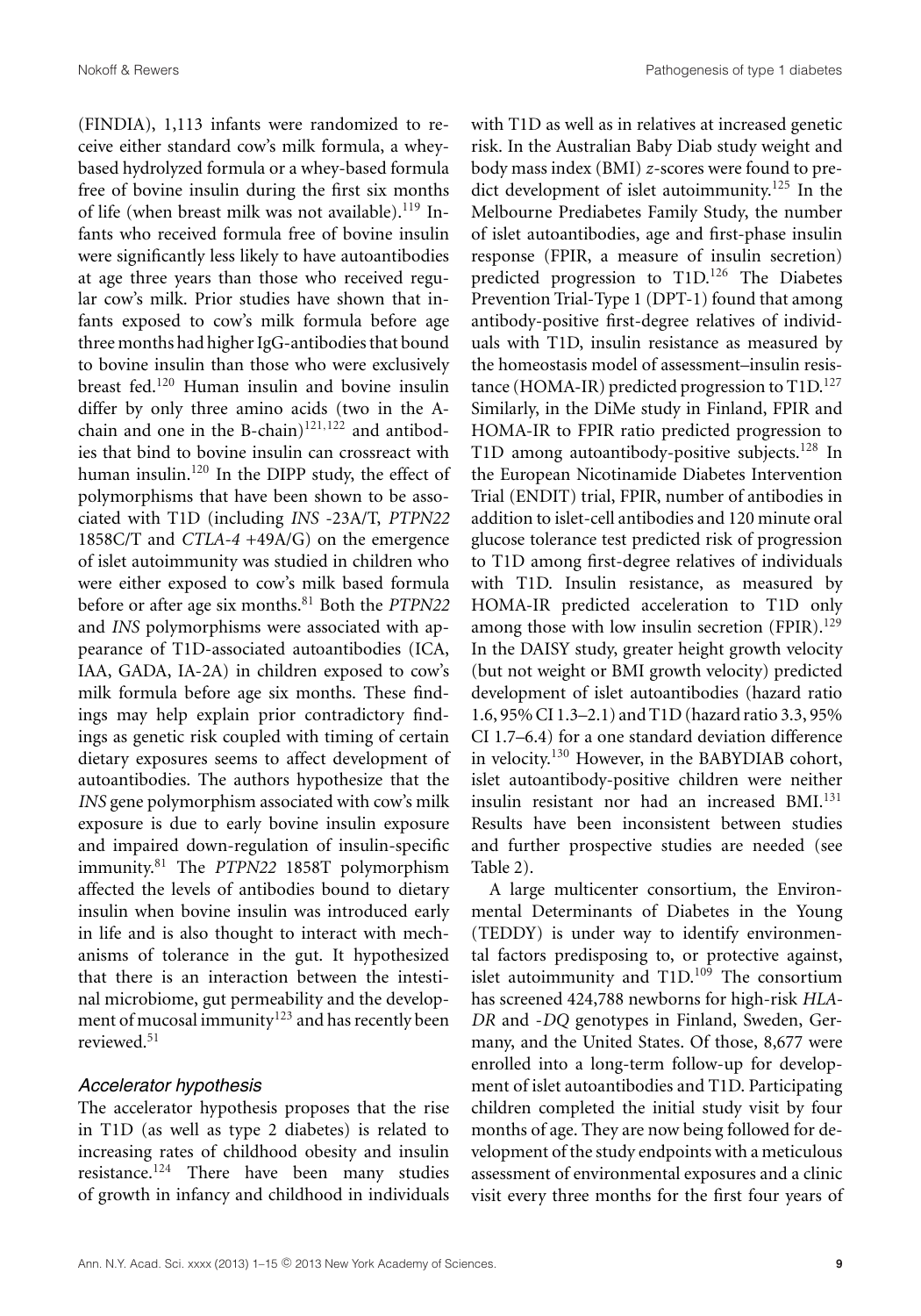#### **Table 2. Summary of previous prospective studies of the effect of body weight or insulin resistance on development of islet autoimmunity (IA) or progression from IA to T1D<sup>132</sup>**

|                                                                              |                                                     |                             | Age period                                                                       | No. who     |                                                                                                                                                                                                                  | No. who                                         |                                                                                                                                                                                                                    |                                            |
|------------------------------------------------------------------------------|-----------------------------------------------------|-----------------------------|----------------------------------------------------------------------------------|-------------|------------------------------------------------------------------------------------------------------------------------------------------------------------------------------------------------------------------|-------------------------------------------------|--------------------------------------------------------------------------------------------------------------------------------------------------------------------------------------------------------------------|--------------------------------------------|
|                                                                              |                                                     |                             | (median/mean                                                                     | developed   | Predictor of IA                                                                                                                                                                                                  | developed                                       | Predictor                                                                                                                                                                                                          |                                            |
| Study                                                                        | N                                                   | Population                  | follow-up)                                                                       | ΙA          | HR (95% CI)                                                                                                                                                                                                      | <b>T1D</b>                                      | HR (95% CI)                                                                                                                                                                                                        | Adjusted for                               |
| Melbourne<br>Prediabetes<br>Family Study $^{126}\,$                          | 104                                                 | <b>FDRs</b>                 | 9-39 years<br>$(4.0 \text{ years})$                                              | Not studied | Not studied                                                                                                                                                                                                      | 43                                              | HOMA-IR:1.65<br>$(1.21 - 2.25)$<br>Fasting insulin: 1.14<br>$(1.06 - 1.22)$                                                                                                                                        | Age, FPIR                                  |
| Childhood Diabetes<br>in Finland Study<br>(DiMe <sup>128</sup> )             | 77                                                  | siblings of T1D<br>children | $0.8 - 19.7$ years<br>$(15.0 \text{ years})$                                     | Not studied | Not studied                                                                                                                                                                                                      | 38                                              | FPIR (low vs.<br>normal): 4.7<br>$(1.9 - 11.6)$<br>HOMA-IR<br>(unadjusted): 1.0<br>$(0.84 - 1.3)$                                                                                                                  | Age, HLA, islet<br>autoantibodies          |
| $DPT-1^{127}$                                                                | 356<br>(186)<br>moderate<br>risk, 170 high<br>risk) | <b>FDRs</b>                 | $6 - 23$ years<br>$(4.3 \text{ years})$<br>moderate risk;<br>3.7 year high risk) | Not studied | Not studied                                                                                                                                                                                                      | 53 in<br>moderate<br>risk<br>70 in high<br>risk | Moderate risk:<br><b>HOMA-IR: 2.70</b><br>$(1.45 - 5.06)$<br>FPIR:HOMA-IR: 0.32<br>$(0.18 - 0.57)$<br>High risk:<br>HOMA-IR: 1.83<br>$(1.19 - 2.82)$<br>FPIR:HOMA-IR:<br>$0.56(0.40 - 0.78)$                       | Age, FPIR, A1c,<br>islet antibodies        |
| ENDIT <sup>129</sup>                                                         | 213                                                 | <b>FDRs</b>                 | $<$ 25 years<br>$(4.2 \text{ years})$                                            | Not studied | Not studied                                                                                                                                                                                                      | 130                                             | <b>HOMA-IR: 1.27</b><br>$(0.91 - 2.00)$                                                                                                                                                                            | Autoantibodies<br>FPIR, and 2-h<br>glucose |
| Diabetes<br>Autoimmunity<br>Study in the<br>Young<br>(DAISY <sup>130</sup> ) | 1714<br>345 had<br>HLA-DR3/4,<br>DQB1*0302          | 829 FDRs<br>885 GP          | $2 - 11.5$ years                                                                 | 75          | Weight: 0.61<br>$(0.39 - 0.98)$<br>Weight $\Delta$ velocity:<br>$0.88(0.69 - 1.11)$<br>BMI: 0.99 (0.80-1.21)<br>BMI $\Delta$ velocity: 0.88<br>$(0.64 - 1.21)$<br>Height $\Delta$ velocity:<br>$1.63(1.31-2.05)$ | 21                                              | Weight: 0.88<br>$(0.33 - 2.32)$<br>Weight $\Delta$ velocity:<br>$1.01(0.58 - 1.77)$<br>BMI: 1.12 (0.70-1.81)<br>BMI $\Delta$ velocity: 1.28<br>$(0.79 - 2.08)$<br>Height $\Delta$ velocity:<br>$3.34(1.73 - 6.42)$ | HLA and FDR<br>status                      |
| BABYDIAB <sup>131</sup>                                                      | 1650                                                | <b>FDRs</b>                 | $2-17$ years                                                                     | 135         | BMI-SDS, $n = 1650$<br>No difference between<br><b>BMI-SDS</b> in<br>IA+ and IA-<br>children<br>HOMA-IR, $n = 777$<br>No difference in<br>HOMA-IR between<br>IA+ and IA-<br>children                             | 47                                              | No difference in the<br>time to progression<br>to T1D by tertiles of<br>BMI-STD at<br>seroconversion (A.<br>G. Ziegler, personal<br>communication)                                                                 |                                            |
| Australian Baby<br>Diab <sup>125</sup>                                       | 548                                                 | <b>FDRs</b>                 | $0 - 10$ years<br>$(5.7 \text{ years})$                                          | 46          | Birth weight-z: 0.86<br>$(0.66 - 1.14)$<br>Weight-z at 2 years:<br>$1.43(1.07-1.93)$<br>Weight-z at 4 years:<br>$1.35(0.99 - 1.84)$                                                                              | Not studied                                     | Not studied                                                                                                                                                                                                        | Birth weight and<br><b>HLA</b>             |

BMI, body mass index; CI, confidence interval; FDR, first-degree relative; FPIR, first-phase insulin response; GP, general population; HLA, human leukocyte antigen; HOMA-IR, homeostasis model of assessment-insulin resistance; HR, hazard ratio; IA, islet autoimmunity; SDS, standard deviation score; T1D, diabetes. Adapted with permission.

life. Beginning at age four, children who have been persistently autoantibody positive will continue to be followed every three months; all others are followed every six months until age 15. Parents fill out questionnaires at regular intervals and record in the "TEDDY Book" events regarding diet, allergies, vaccinations, dietary supplements, illnesses, medication, daycare, school, social groups, and significant life events. The study staff complete additional questionnaires and anthropometric measurements at each visit. Blood, stool, nasal swab, saliva, urine, toenail clippings, and drinking water are collected at different intervals. Physical activity is measured by an accelerometer starting at age five. As of October 2012, persistent confirmed islet autoantibodies have developed in 450 children and 126 subjects have developed T1D. The overarching goal of TEDDY is identification of environmental triggers of T1D that could be targeted in primary prevention trials.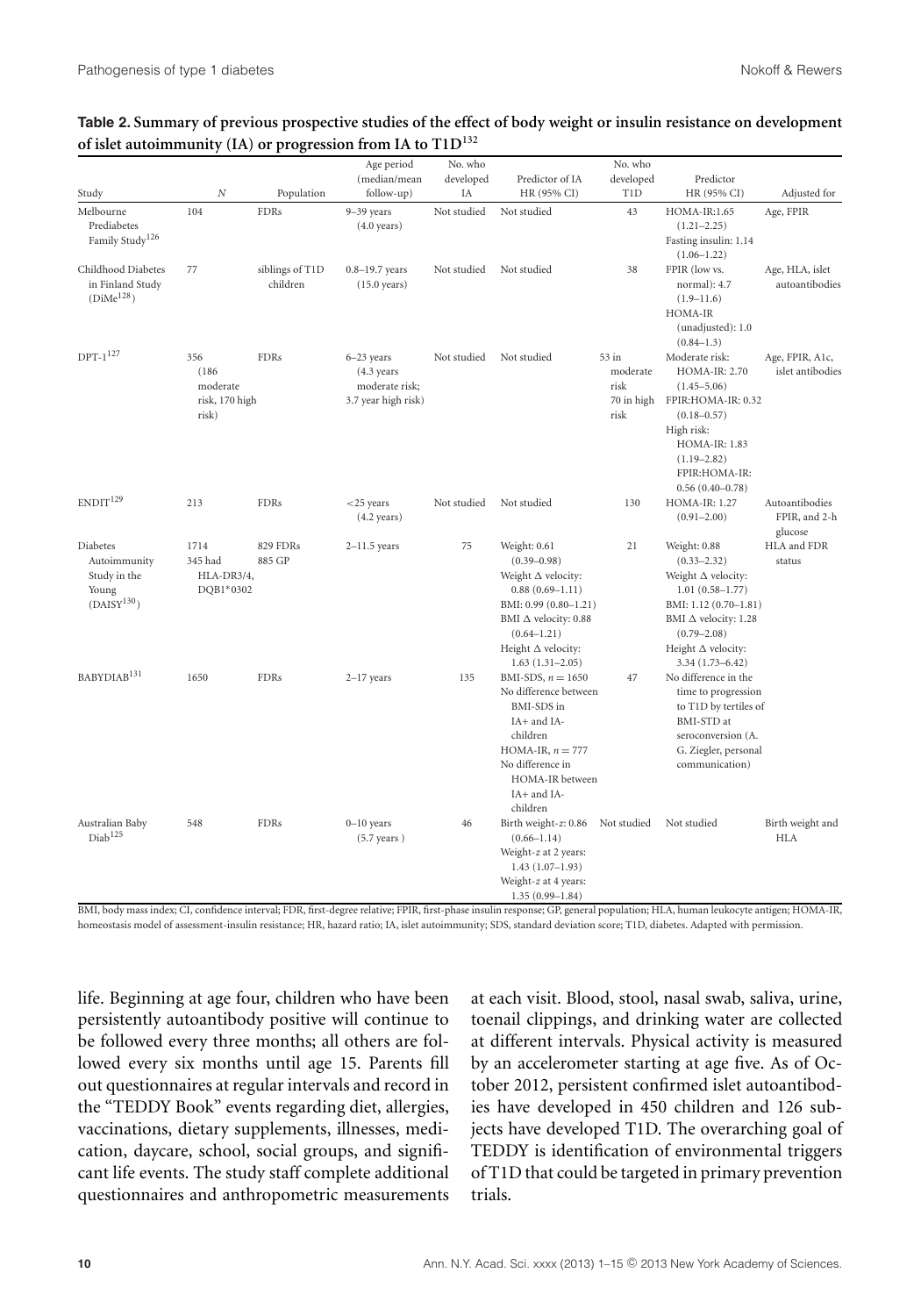## **Conclusion**

T1D is a polygenic autoimmune disease with incompletely elucidated environmental triggers. While a number of candidate gene variants have been identified, the HLA region explains most of the familial clustering of T1D. Non-HLA gene variants individually confer only a small risk of T1D; however, functional studies have uncovered important roles of these genes in development and progression of autoimmunity. There may be gene–environment interactions between cow's milk and *PTPN22* and *INS* or *IFIH1* and enterovirus. Additional confirmatory studies are needed as well as further investigations into possible mechanisms. The relatively new field of metabolomics may provide an important additional model for risk stratification as well as a link between environmental risk factors, intestinal microbiota, and epigenetic changes with serum metabolite markers. While these new areas of research provide exciting possibilities, early studies often reveal conflicting results. Therefore, large prospective studies of high-risk children are needed to gain insight into the environmental triggers of human T1D. This robust area of research should lead to a better understanding of the mechanisms of autoimmunity and may allow for effective preventive therapies.

## **Conflicts of interest**

The authors have no conflicts of interest.

#### **References**

- 1. Eisenbarth, G.S. 2005. Type 1 diabetes: cellular, molecular and clinical immunology. Kluwer Academic/Plenum. Dordrecht.
- 2. Vehik, K., R.F. Hamman, D. Lezortte, *et al*. 2007. Increasing incidence of type 1 diabetes in 0- to 17-year-old Colorado youth. *Diabetes Care* **30:** 503–509.
- 3. Diabetes Epidemiology Research International Group. 1990. Secular trends in incidence of childhood IDDM in 10 countries. *Diabetes* **39:** 858–864.
- 4. Patterson, C.C., G.G. Dahlquist, E. Gyürüs, et al. 2009. Incidence trends for childhood type 1 diabetes in Europe during 1989–2003 and predicted new cases 2005–20: a multicentre prospective registration study. *Lancet* **373:** 2027–2033.
- 5. Mayer-Davis, E., D. Dabelea, J.W. Talton, *et al*. 2012. Increase in prevalence of type 1 diabetes from the SEARCH for Diabetes in Youth Study: 2001–2009. *Diabetes* **61**(Suppl1)**:** A322.
- 6. Barker, J.M., K.J. Barriga, L. Yu, *et al*. 2004. Prediction of autoantibody positivity and progression to type 1 diabetes: Diabetes Autoimmunity Study in the Young (DAISY). *J. Clin. Endocrinol. Metab*. **89:** 3896–3902.
- 7. Ziegler, A.G.,M. Hummel,M. Schenker,*et al*. 1999. Autoantibody appearance and risk for development of childhood diabetes in offspring of parents with type 1 diabetes: the 2-year analysis of the German BABYDIAB Study. *Diabetes* **48:** 460–468.
- 8. Nejentsev, S., M. Sjöroos, T. Soukka, et al. 1999. Populationbased genetic screening for the estimation of Type 1 diabetes mellitus risk in Finland: selective genotyping of markers in the HLA-DQB1, HLA-DQA1 and HLA-DRB1 loci. *Diabet. Med*. **16:** 985–992.
- 9. Kimpimäki, T., P. Kumala, K. Savola, et al. 2002. Natural history of  $\beta$ -cell autoimmunity in young children with increased genetic susceptibility to type 1 diabetes recruited from the general population. *J. Clin. Endocrinol. Metab*. **87:** 4572–4579.
- 10. Barker, J.M., S.H. Goehrig, K. Barriga, *et al*. 2004. Clinical characteristics of children diagnosed with type 1 diabetes through intensive screening and follow-up. *Diabetes Care* **27:** 1399–1404.
- 11. Silva, D.G., S.R. Daley, J. Hogan, *et al*. 2011. Anti-islet autoantibodies trigger autoimmune diabetes in the presence of an increased frequency of islet-reactive CD4 T cells. *Diabetes* **60:** 2102–2111.
- 12. Palmer, J.P., C.M. Asplin, P. Clemons,*et al*. 1983. Insulin antibodies in insulin-dependent diabetics before insulin treatment. *Science* **222:** 1337–1339.
- 13. Baekkeskov, S., H.J. Aanstoot, S. Christgau, *et al*. 1990. Identification of the 64K autoantigen in insulin-dependent diabetes as the GABA-synthesizing enzyme glutamic acid decarboxylase. *Nature* **347:** 151–156.
- 14. Bonifacio, E., V. Lampasona, S. Genovese, *et al*. 1995. Identification of protein tyrosine phosphatase-like IA2 (islet cell antigen 512) as the insulin-dependent diabetes-related 37/40K autoantigen and a target of islet-cell antibodies. *J. Immunol*. **155:** 5419–5426.
- 15. Wenzlau, J.M., K. Juhl, O. Moua, *et al*. 2007. The cation efflux transporter ZnT8 (Slc30A8) is a major autoantigen in human type 1 diabetes. *Proc. Natl. Acad. Sci. USA* **104:** 17040–17045.
- 16. Dabelea, D., C. Pihoker, J.W. Talton, *et al*. 2011. Etiological approach to characterization of diabetes type: the SEARCH for diabetes in youth study. *Diabetes Care* **34:** 1628–1633.
- 17. Savola, K., E. Bonifacio, E. Sabbah, *et al*. 1998. IA-2 antibodies—a sensitive marker of IDDM with clinical onset in childhood and adolescence. Childhood Diabetes in Finland Study Group. *Diabetologia* **41:** 424–429.
- 18. Knip, M., S. Korhonen, P. Kumala, *et al*. 2010. Prediction of type 1 diabetes in the general Population. *Diabetes Care* **33:** 1206–1212.
- 19. Kawasaki, E., K. Nakamura, G. Kuriya, *et al*. 2011. Zinc transporter 8 autoantibodies in fulminant, acute-onset, and slow-onset patients with type 1 diabetes. *Diabetes Metab. Res. Rev*. **27:** 895–898.
- 20. Steck, A.K., K.J. Barriga, L.M. Emery,*et al*. 2005. Secondary attack rate of type 1 diabetes in Colorado families. *Diabetes Care* **28:** 296–300.
- 21. Stanley, H.M., J.M. Norris, K. Barriga,*et al*. 2004. Is presence of islet autoantibodies at birth associated with development of persistent islet autoimmunity? *Diabetes Care* **27:** 497– 502.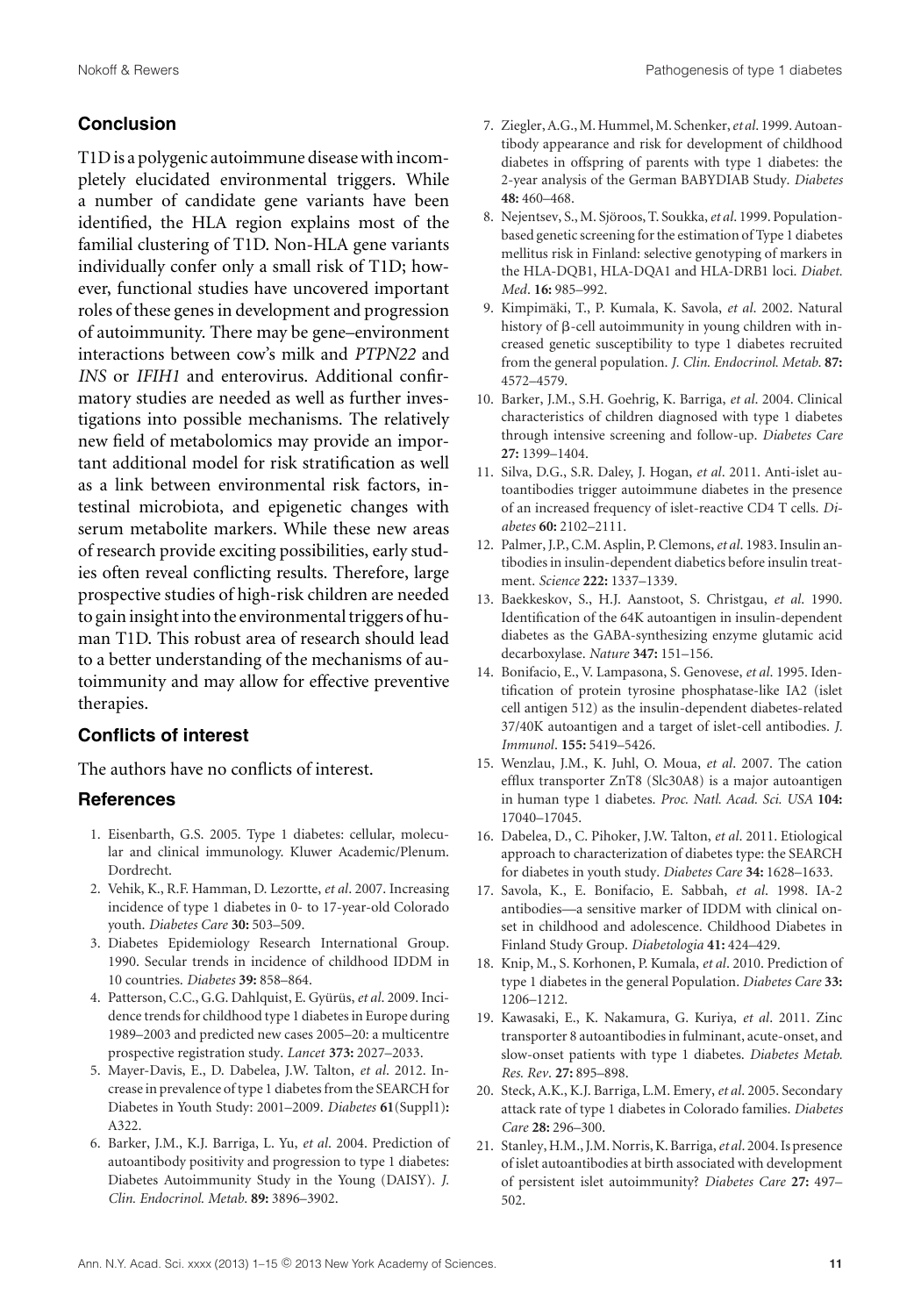- 22. Ziegler, A.G., B. Hillebrand, W. Rabl, *et al*. 1993. On the appearance of islet associated autoimmunity in offspring of diabetic mothers: a prospective study from birth. *Diabetologia* **36:** 402–408.
- 23. Roll, U., M.R. Christie, M. Füchtenbusch, et al. 1996. Perinatal autoimmunity in offspring of diabetic parents. The German multicenter BABY-DIAB study: detection of humoral immune responses to islet antigens in early childhood. *Diabetes* **45:** 967–973.
- 24. Hämäläinen, A.M., M.S. Ronkainen, H.K. Akerblom, et al. 2000. Postnatal elimination of transplacentally acquired disease-associated antibodies in infants born to families with type 1 diabetes. *J. Clin. Endocrinol. Metab*. **85:** 4249– 4253.
- 25. Naserke, H., E. Bonifacio & A.G. Ziegler. 2001. Prevalence, characteristics and diabetes risk associated with transient maternally acquired islet antibodies and persistent islet antibodies in offspring of parents with type 1 diabetes. *J. Clin. Endocrinol. Metab*. **86:** 4826–4833
- 26. Koczwara, K., E. Bonifacio & A.G. Ziegler. 2004. Transmission of maternal islet antibodies and risk of autoimmune diabetes in offspring of mothers with type 1 diabetes. *Diabetes* **53:** 1–4.
- 27. Warram, J.H., A.S. Krolewski, M.S. Gottlieb,*et al*. 1984. Differences in risk of insulin-dependent diabetes in offspring of diabetic mothers and diabetic fathers. *N. Engl. J. Med*. **311:** 149–152.
- 28. The Eurodiab Ace Study Group and The Eurodiab Ace Substudy 2 Study Group. 1998. Familial risk of type I diabetes in European children. *Diabetologia* **41:** 1151–1156.
- 29. Harjutsalo, V., A. Reunanen & J. Tuomilehto. 2006. Differential transmission of type 1 diabetes from diabetic fathers and mothers to their offspring. *Diabetes* **55:** 1517–1524.
- 30. Bonifacio, E., M. Pflüger, S. Marienfeld, et al. 2008. Maternal type 1 diabetes reduces the risk of islet autoantibodies: relationships with birthweight and maternal HbA(1c). *Diabetologia* **51:** 1245–1252.
- 31. Greeley, S.A., M. Katsumata, L. Yu, *et al*. 2002. Elimination of maternally transmitted autoantibodies prevents diabetes in nonobese diabetic mice. *Nat. Med*. **8:** 399–402.
- 32. Verge, C.F., R. Gianani, E. Kawasaki, *et al*. 1996. Number of autoantibodies (against insulin, GAD or ICA512/IA2) rather than particular autoantibody specificities determines risk of type I diabetes. *J. Autoimmun*. **9:** 379–383.
- 33. Verge, C.F., R. Gianani, E. Kawasaki, *et al*. 1996. Prediction of type I diabetes in first-degree relatives using a combination of insulin, GAD, and ICA512bdc/IA-2 autoantibodies. *Diabetes* **45:** 926–933.
- 34. Steck, A.K., K. Johnson, K.J. Barriga, *et al*. 2011. Age of islet autoantibody appearance and mean levels of insulin, but not GAD or IA-2 autoantibodies, predict age of diagnosis of type 1 diabetes. *Diabetes Care* **34:** 1397–1399.
- 35. Parikka, V., K. Näntö-Salonen, M. Saarinen, et al. 2012. Early seroconversion and rapidly increasing autoantibody concentrations predict prepubertal manifestation of type 1 diabetes in children at genetic risk. *Diabetologia* **55:** 1926– 1936.
- 36. Ziegler, A.G., E. Bonifacio & BABYDIAB-BABYDIET Study Group. 2012. Age-related islet autoantibody incidence in

offspring of patients with type 1 diabetes. *Diabetologia* **55:** 1937–1943.

- 37. Stene, L.C., K. Barriga, M. Hoffman,*et al*. 2006. Normal but increasing hemoglobin A1c levels predict progression from islet autoimmunity to overt type 1 diabetes: Diabetes Autoimmunity Study in the Young (DAISY). *Pediatr. Diabetes* **7:** 247–253.
- 38. Steffes, M.W., S. Sibley, M. Jackson, *et al*. 2003. Beta-cell function and the development of diabetes-related complications in the diabetes control and complications trial. *Diabetes Care* **26:** 832–836.
- 39. Orešič, M., S. Simell, M. Sysi-Aho, et al. 2008. Dysregulation of lipid and amino acid metabolism precedes islet autoimmunity in children who later progress to type 1 diabetes. *J. Exp. Med*. **205:** 2975–2984.
- 40. Pflüger, M., T. Seppänen-Laakso, T. Suortti, et al. 2011. Ageand islet autoimmunity-associated differences in amino acid and lipid metabolites in children at risk for type 1 diabetes. *Diabetes* **60:** 2740–2747.
- 41. Orešič, M., A. Vidal-Puig & V. Hänninen. 2006. Metabolomic approaches to phenotype characterization and applications to complex diseases. *Expert Rev. Mol. Diagn*. **6:** 575–585.
- 42. Wishart, D.S., C. Knox, A.C. Guo, *et al*. 2009. HMDB: a knowledgebase for the human metabolome. *Nucleic Acids Res*. **37:** D603–D610.
- 43. Mehta, D. 2005. Lysophosphatidylcholine: an enigmatic lysolipid. *Am. J. Physiol. Lung Cell. Mol. Physiol*. **289:** L174– L175.
- 44. Niculescu, M.D., C.N. Craciunescu & S.H. Zeisel. 2006. Dietary choline deficiency alters global and gene-specific DNA methylation in the developing hippocampus of mouse fetal brains. *FASEB J*. **20:** 43–49.
- 45. Dumas, M.E., R.H. Barton, A. Toye, *et al*. 2006. Metabolic profiling reveals a contribution of gut microbiota to fatty liver phenotype in insulin-resistant mice. *Proc. Natl. Acad. Sci. USA* **103:** 12511–12516.
- 46. Wen, L., R.E. Ley, P.Y. Volchkov, *et al*. 2008. Innate immunity and intestinal microbiota in the development of type 1 diabetes. *Nature* **455:** 1109–1113.
- 47. Niculescu, M.D. & S.H. Zeisel. 2002. Diet, methyl donors and DNA methylation: interactions between dietary folate, methionine and choline. *J. Nutr*. **132**(Suppl)**:** 2333S– 2335S.
- 48. Nikkilä, J., M. Sysi-Aho, A. Ermolov, et al. 2008. Genderdependent progression of systemic metabolic states in early childhood. *Mol. Syst. Biol*. **4:** 197. Published online 2008, June 3. doi: 10.1038/msb.2008.34.
- 49. Lenz, E.M., J. Bright, I.D. Wilson, *et al*. 2004. Metabonomics, dietary influences and cultural differences: a 1H NMR-based study of urine samples obtained from healthy British and Swedish subjects. *J. Pharm. Biomed. Anal*. **36:** 841–849.
- 50. Bäckhed, F., H. Ding, T. Want, et al. 2004. The gut microbiota as an environmental factor that regulates fat storage. *Proc. Natl. Acad. Sci. USA* **101:** 15718–15723.
- 51. Beyan, H., L. Wen & R.D. Leslie. 2012. Guts, germs, and meals: the origin of type 1 diabetes. *Curr. Diab. Rep*. **12:** 456–462.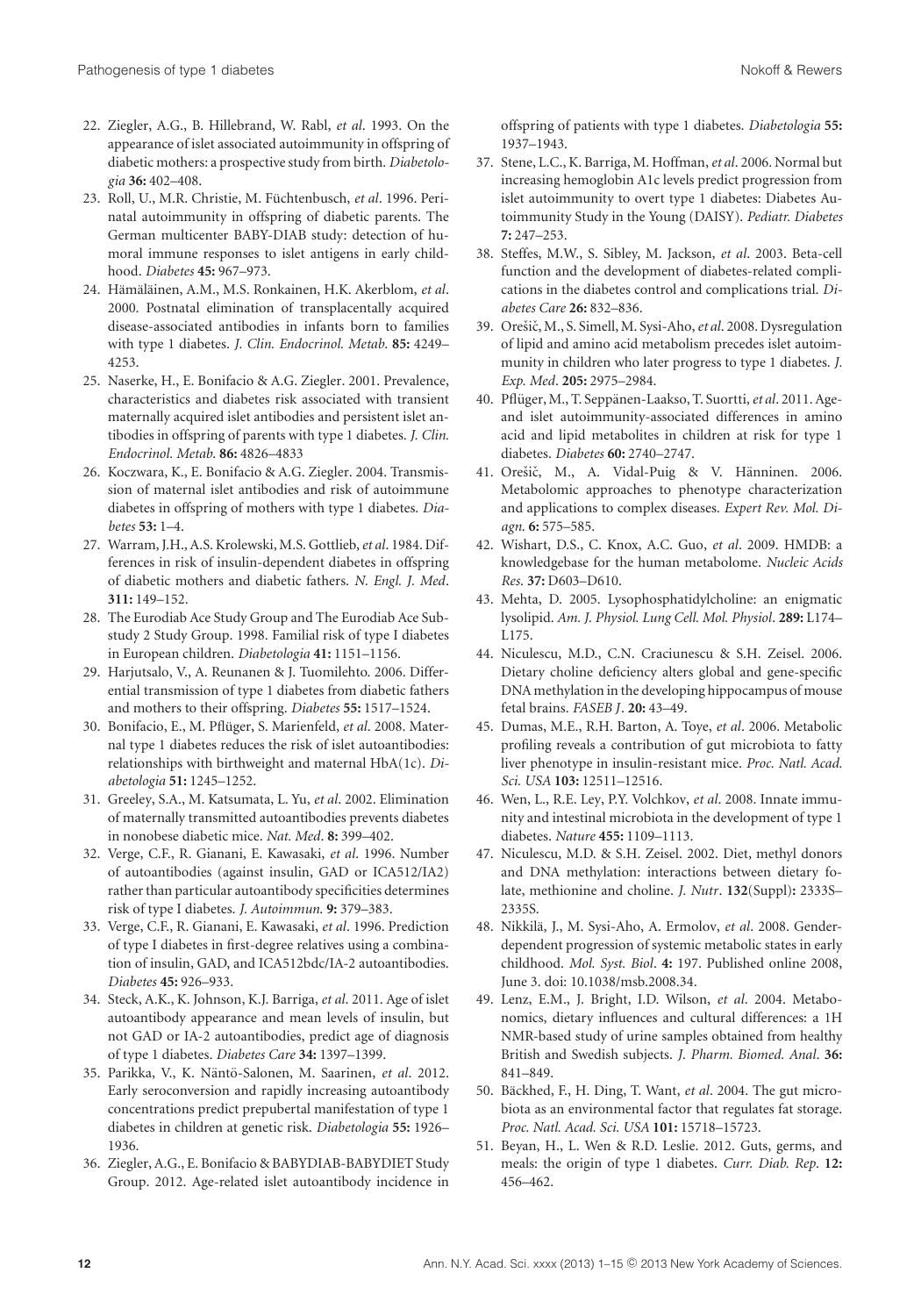- 52. Noble, J.A., A.M. Valdes, M. Cook, *et al*. 1996. The role of HLA class II genes in insulin-dependent diabetes mellitus: molecular analysis of 180 Caucasian, multiplex families. *Am. J. Hum. Genet*. **59:** 1134–1148.
- 53. Rewers, M., T.L. Bugawan, J.M. Norris,*et al*. 1996. Newborn screening for HLA markers associated with IDDM: diabetes autoimmunity study in the young (DAISY). *Diabetologia* **39:** 807–812.
- 54. Bonifacio, E., M. Hummel, M. Walter, *et al*. 2004. IDDM1 and multiple family history of type 1 diabetes combine to identify neonates at high risk for type 1 diabetes. *Diabetes Care* **27:** 2695–2700.
- 55. Hagopian, W.A., H. Erlich, A. Lernmark, *et al*. 2011. The Environmental Determinants of Diabetes in the Young (TEDDY): genetic criteria and international diabetes risk screening of 421 000 infants. *Pediatr. Diabetes* **12:** 733–743.
- 56. Valdes, A., H.A. Erlich, J. Carlson, *et al*. 2012. Use of class I and class II HLA loci for predicting age at onset of type 1 diabetes in multiple populations. *Diabetologia* **55:** 2394– 2401.
- 57. Nejentsev, S., J.M. Howson, N.M. Walker, *et al*. 2007. Localization of type 1 diabetes susceptibility to the MHC class I genes HLA-B and HLA-A. *Nature* **450:** 887–892.
- 58. Tait, B.D., P.G. Colman, G. Morahan,*et al*. 2003. HLA genes associated with autoimmunity and progression to disease in type 1 diabetes. *Tissue Antigens* **61:** 146–153.
- 59. Lipponen, K., Z. Gombos,M. Kiviniemi,*et al*. 2010. Effect of HLA class I and class II alleles on progression from autoantibody positivity to overt type 1 diabetes in children with risk-associated class II genotypes. *Diabetes* **59:** 3253–3256.
- 60. Honeyman,M.C., L.C. Harrison, B. Drummond,*et al*. 1995. Analysis of families at risk for insulin-dependent diabetes mellitus reveals that HLA antigens influence progression to clinical disease. *Mol. Med*. **1:** 576–582.
- 61. Bergholdt, R., C. Brorsson, A. Palleja, *et al*. 2012. Identification of novel type 1 diabetes candidate genes by integrating genome-wide association Data, protein-protein interactions, and human pancreatic islet gene expression. *Diabetes* **61:** 954–962.
- 62. Concannon, P., S.S. Rich & G.T. Nepom. 2009. Genetics of type 1A diabetes. *N. Engl. J. Med*. **360:** 1646–1654.
- 63. Steck, A.K., R. Wong, B. Wagner, *et al*. 2012. Effects of non-HLA gene polymorphisms on development of islet autoimmunity and type 1 diabetes in a population with high-risk HLA-DR,DQ genotypes. *Diabetes* **61:** 753–758.
- 64. Lempainen, J., R. Hermann, R. Veijola, *et al*. 2012. Effect of the PTPN22 and INS risk genotypes on the progression to clinical type 1 diabetes after the initiation of  $\beta$ -cell autoimmunity. *Diabetes* **61:** 963–966.
- 65. Bottini, N., L.Musumeci, A. Alonso,*et al*. 2004. Afunctional variant of lymphoid tyrosine phosphatase is associated with type I diabetes. *Nat. Genet*. **36:** 337–338.
- 66. Cho, J.H. & P.K. Gregersen. 2011. Genomics and the multifactorial nature of human autoimmune disease. *N. Engl. J. Med*. **365:** 1612–1623.
- 67. Steck, A.K., W. Zhang, T.L. Bugawan, *et al*. 2009. Do non-HLA genes influence development of persistent islet autoimmunity and type 1 diabetes in children with high-risk HLA-DR,DQ genotypes? *Diabetes* **58:** 1028–1033.
- 68. Peng, H., M. Zhou, W.D. Wu, *et al*. 2012. Association of PTPN22 C1858T polymorphism and type 1 diabetes: a meta-analysis. *Immunol. Invest*. **41:** 484–496.
- 69. Todd, J.A., N.M. Walker, J.D. Cooper,*et al*. 2007. Robust associations of four new chromosome regions from genomewide analyses of type 1 diabetes. *Nat. Genet*. **39:** 857– 864.
- 70. Bennett, S.T., A.M. Lucassen, S.C. Gough, *et al*. 1995. Susceptibility to human type 1 diabetes at IDDM2 is determined by tandem repeat variation at the insulin gene minisatellite locus. *Nat. Genet*. **9:** 284–292.
- 71. Lucassen, A.M., C. Julier, J.P. Beressi,*et al*. 1993. Susceptibility to insulin dependent diabetes mellitus maps to a 4.1 kb segment of DNA spanning the insulin gene and associated VNTR. *Nat. Genet*. **4:** 305–310.
- 72. Pugliese, A., M. Zeller, A. Fernandez, *et al*. 1997. The insulin gene is transcribed in the human thymus and transcription levels correlate with allelic variation at the INS VNTR-IDDM2 susceptibility locus for type 1 diabetes. *Nat. Genet*. **15:** 293–297.
- 73. Vafiadis, P., S.T. Bennett, J.A. Todd, *et al*. 1997. Insulin expression in human thymus is modulated by INS VNTR alleles at the IDDM2 locus. *Nat. Genet*.**15:** 289– 292.
- 74. Durinovic-Belló, I., E. Jelinek, M. Schloseer, et al. 2005. Class III alleles at the insulin VNTR polymorphism are associated with regulatory T-cell responses to proinsulin epitopes in HLA-DR4, DQ8 individuals. *Diabetes* **54:** S18– S24.
- 75. Durinovic-Belló, I., R.P. Wu, V.H. Gersuk, et al. 2010. Insulin gene VNTR genotype associates with frequency and phenotype of the autoimmune response to proinsulin. *Genes Immun.* **11:** 188–193.
- 76. Barratt, B.J., F. Payne, R. Hermann, *et al*. 2004. Remapping the insulin gene/IDDM2 locus in type 1 diabetes. *Diabetes* **53:** 1884–1889.
- 77. Bjørnvold, M., D.E. Undlien, G. Joner, *et al*. 2008. Joint effects of HLA, INS, PTPN22 and CTLA4 genes on the risk of type 1 diabetes. *Diabetologia* **51:** 589–596.
- 78. Awata, T., K. Kawasaki, H. Ikegami, *et al*. 2007. Insulin gene/IDDM2 Locus in Japanese type 1 diabetes: contribution of class I alleles and influence of class I subdivision in susceptibility to type 1 diabetes. *J. Clin. Endocrinol. Metab*. **92:** 1791–1795.
- 79. Fendler, W., I. Klich, A. Cieślik-Heinrich, et al. 2011. Increased risk of type 1 diabetes in Polish children – association with INS-IGF2 5'VNTR and lack of association with HLA haplotype. *Endokrynol. Pol*. **62:** 436–442.
- 80. Nakayama, M. 2011. Insulin as a key autoantigen in the development of type 1 diabetes. *Diabetes Metab. Res. Rev*. **27:** 773–777.
- 81. Lempainen, J., O. Vaarala, M. Mäkelä, et al. 2009. Interplay between PTPN22 C1858T polymorphism and cow's milk formula exposure in type 1 diabetes. *J. Autoimmun*. **33:** 155–164.
- 82. Liu, S., H.Wang, Y. Jin,*et al*. 2009. IFIH1 polymorphisms are significantly associated with type 1 diabetes and IFIH1 gene expression in peripheral blood mononuclear cells. *Hum. Mol. Genet*. **18:** 358–365.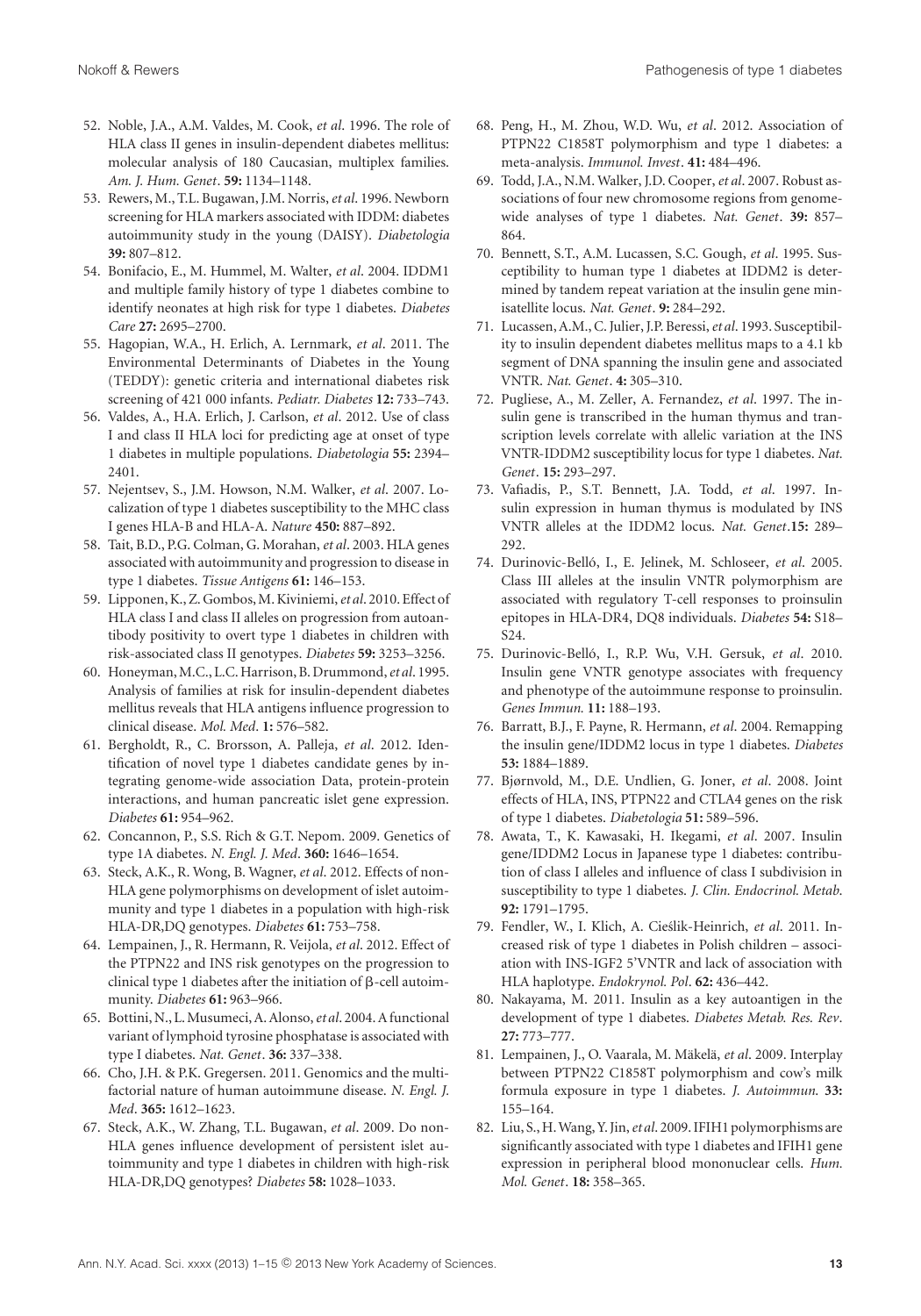- 83. Kato, H., O. Takeuchi, S. Sato, *et al*. 2006. Differential roles of MDA5 and RIG-I helicases in the recognition of RNA viruses. *Nature* **441:** 101–105.
- 84. Kato, H., O. Takeuchi, S. Sato, *et al*. 2006. Differential roles of MDA5 and RIG-I helicases in the recognition of RNA viruses. *Nature* **441:** 101–105.
- 85. von Herrath, M. 2009. Diabetes: A virus-gene collaboration. *Nature* **459:** 518–519.
- 86. Nejentsev, S., N. Walker, D. Riches,*et al*. 2009. Rare variants of IFIH1, a gene implicated in antiviral responses, protect against type 1 diabetes. *Science* **324:** 387–389.
- 87. Yeung, W.C., W.D. Rawlinson & M.E. Craig. 2011. Enterovirus infection and type 1 diabetes mellitus: systematic review and meta-analysis of observational molecular studies. *Br. Med. J*. **342:** d35.
- 88. Stene, L.C., S. Oikarinen, H. Hyöty, et al. 2010. Enterovirus infection and progression from islet autoimmunity to type 1 diabetes: the Diabetes and Autoimmunity Study in the Young (DAISY). *Diabetes* **59:** 3174–3180.
- 89. Fumagalli, M., M. Sironi, U. Pozzoli, *et al*. 2011. Signatures of environmental genetic adaptation pinpoint pathogens as the main selective pressure through human evolution. *PLoS Genet*. **7:** e1002355.
- 90. Javierre, B. M., H. Hernando & E. Ballestar. 2011. Environmental triggers and epigenetic deregulation in autoimmune disease. *Discov. Med*. **12:** 535–545.
- 91. Neidhart, M., J. Rethage, S. Kuchen, *et al*. 2000. Retrotransposable L1 elements expressed in rheumatoid arthritis synovial tissue: association with genomic DNA hypomethylation and influence on gene expression. *Arthritis Rheum*. **43:** 2634–2647.
- 92. Glória, L., M. Cravo, A. Pinto, et al. 1996. DNA hypomethylation and proliferative activity are increased in the rectal mucosa of patients with long-standing ulcerative colitis. *Cancer* **78:** 2300–2306.
- 93. Zhang, P., Y. Su, H. Chen,*et al*. 2010. Abnormal DNAmethylation in skin lesions and PBMCs of patients with psoriasis vulgaris. *J. Dermatol. Sci*. **60:** 40–42.
- 94. Lei, W., Y. Luo, W. Lei,*et al*. 2009. Abnormal DNA methylation in CD4+ T cells from patients with systemic lupus erythematosus, systemic sclerosis, and dermatomyositis. *Scand. J. Rheumatol*. **38:** 369–374.
- 95. Zhang, Z., L. Song, K.Maurer,*et al*. 2010. Global H4 acetylation analysis by ChIP-chip in systemic lupus erythematosus monocytes. *Genes Immun*. **11:** 124–133.
- 96. Fradin, D., S. Le Fur, C. Mille, *et al*. 2012. Association of the CpG methylation pattern of the proximal insulin gene promoter with type 1 diabetes. *PloS One* **7:** 1–8.
- 97. Rakyan, V.K., H. Beyan, T.A. Down, *et al*. 2011. Identification of type 1 diabetes-associated DNA methylation variable positions that precede disease diagnosis. *PLoS Genet.* **7:** e1002300.
- 98. Miao, F., Z. Chen, L. Zhang, *et al*. 2012. Profiles of epigenetic histone post-translational modifications at type 1 diabetes susceptible genes. *J. Biol. Chem*. **287:** 16335– 16345.
- 99. DIAMOND Project Group. 2006. Incidence and trends of childhood type 1 diabetes worldwide 1990–1999. *Diabees. Med*.**23:** 857–866.
- 100. Rewers, M., R.E. LaPorte, M. Walczak,*et al*. 1987. Apparent epidemic of insulin-dependent diabetes mellitus in Midwestern Poland. *Diabetes* **36:** 106–113.
- 101. Fleegler, F.M., K.D. Rogers, A. Drash, *et al*. 1979. Age, sex, and season of onset of juvenile diabetes in different geographic areas. *Pediatrics* **63:** 374–379.
- 102. Kaprio, J., J. Tuomilehto, M. Koskenvuo, *et al*. 1992. Concordance for type 1 (insulin-dependent) and type 2 (non-insulin-dependent) diabetes mellitus in a populationbased cohort of twins in Finland. *Diabetologia* **35:** 1060– 1067.
- 103. Kumar, D., N.S. Gemayel, D. Deapen, *et al*. 1993. North-American twins with IDDM. Genetic, etiological, and clinical significance of disease concordance according to age, zygosity, and the interval after diagnosis in first twin. *Diabetes* **42:** 1351–1363.
- 104. Redondo, M.J., L. Yu, M. Hawa, *et al*. 2001. Heterogeneity of type I diabetes: analysis of monozygotic twins in Great Britain and the United States. *Diabetologia* **44:** 354– 362.
- 105. Hermann, R., M. Knip, R. Veijola, *et al*. 2003. Temporal changes in the frequencies of HLA genotypes in patients with Type 1 diabetes—indication of an increased environmental pressure? *Diabetologia* **46:** 420–425.
- 106. Vehik, K., R.F. Hamman, D. Lezotte, *et al*. 2008. Trends in high-risk HLA susceptibility genes among Colorado youth with type 1 diabetes. *Diabetes Care* **31:** 1392–1396.
- 107. Fourlanos, S., M.D. Varney, B.D. Tait, *et al*. 2008. The rising incidence of type 1 diabetes is accounted for by cases with lower-risk human leukocyte antigen genotypes. *Diabetes Care* **31:** 1546–1549.
- 108. Ziegler, A.G., S. Schmid, D. Huber, *et al*. 2003. Early infant feeding and risk of developing type 1 diabetes-associated autoantibodies. *JAMA* **290:** 1721–1728.
- 109. TEDDY Study Group. 2008. The Environmental Determinants of Diabetes in the Young (TEDDY) Study. *Ann. N.Y. Acad. Sci*. **150:** 1–13.
- 110. Norris, J.M. 2010. Infant and childhood diet and type 1 diabetes risk: recent advances and prospects. *Curr. Diab. Rep*. **10:** 345–349.
- 111. Norris, J.M., K. Barriga, G. Klingensmith, *et al*. 2003. Timing of initial cereal exposure in infancy and risk of islet autoimmunity. *JAMA* **290:** 1713–1720.
- 112. Hummel, S., M. Pflüger, M. Hummel, et al. 2011. Primary dietary intervention study to reduce the risk of islet autoimmunity in children at increased risk for type 1 diabetes. *Diabetes Care* **34:** 1301–1305.
- 113. Norris, J.M., K. Barriga, E.J. Hoffenberg, *et al*. 2005. Risk of celiac disease autoimmunity and timing of gluten introduction in the diet of infants at increased risk of disease. *JAMA* **293:** 2343–2351.
- 114. Ludvigsson, J.F. & A. Fasano. 2012. Timing of introduction of gluten and celiac disease risk. *Ann. Nutr. Metab*. **60:** 22– 29.
- 115. Kimpimäki, T., M. Erkkola, S. Korhonen, et al. 2001. Short-term exclusive breastfeeding predisposes young children with increased genetic risk of type I diabetes to progressive beta-cell autoimmunity. *Diabetologia* **44:** 63– 69.